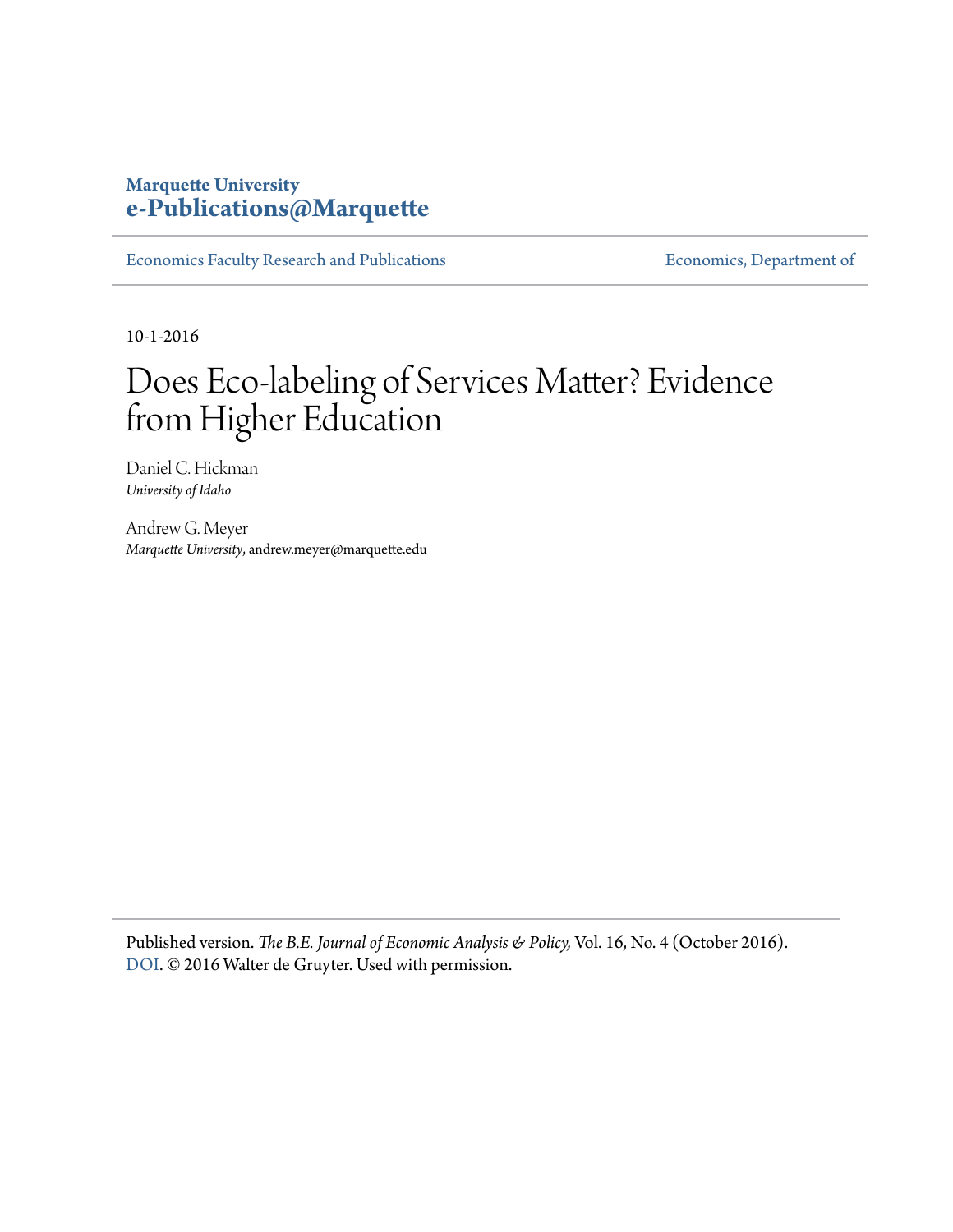## **Daniel C. Hickman<sup>1</sup> / Andrew G. Meyer<sup>2</sup>**

# **Does Eco-labeling of Services Matter? Evidence from Higher Education**

<sup>1</sup> Department of Business, University of Idaho, 875 Perimeter Dr. MS 3161, Moscow, ID 83844, USA, E-mail: dhickman@uidaho.edu

<sup>2</sup> Department of Economics, Marquette University, 606 N. 13th St David Straz Hall, Milwaukee, WI 53151, USA, E-mail: andrew.g.meyer@marquette.edu

#### **Abstract:**

Eco-labeling of services has become increasingly common, yet little empirical evidence exists concerning its effectiveness. We address this gap in the literature by analyzing a highly visible eco-label, the American College and University Presidents' Climate Commitment (ACUPCC), in the sector of higher education. We match information about the ACUPCC to the US Department of Education IPEDS database to examine the impact of signing on student applications, admissions, and enrollment. We mainly utilize a difference-in-difference approach to identify the effects of interest but confirm results with an interrupted time series model. We find that signing the ACUPCC increases applications and admitted students by 2.5–3.5%. However, the evidence regarding enrollment is weaker with only some specifications finding increases of around 1–2%. Overall, there is considerable heterogeneity across sectors and selectivity of the institutions. These results show that, at the minimum, voluntary and information-based approaches (VIBAs) for services can be effective in generating visibility and influencing less-costly consumer behavior.

**Keywords:** eco-labeling, information provision, educational economics, higher education, VIBAs **DOI:** 10.1515/bejeap-2016-0050

## **1 Introduction**

Examples of eco-labeled goods and services are becoming more and more common in the marketplace. This practice is typically considered to be an information provision program, in which the label conveys the environmental benefits of the product. In contrast to the traditional approaches to environmental regulation that set mandatory standards or attempt to price the externality, eco-labeling is a voluntary and information-based approach (VIBA) (Bjorner, Hansen, & Russell, 2004; Kotchen, 2013; Segerson, 2013 ). Such voluntary programs require some commitment to improve environmental performance beyond those required by existing environmental regulations, and continue to grow in popularity, with hundreds of voluntary programs in effect around the world (Morgenstern and Pizer 2007 ). Theoretical work on the topic has shown that the provision of such information can positively impact the environmental behavior of individuals (Kennedy, Laplante & Maxwell, 1994; Petrakis, Sartzetakis & Xepapadeas, 2005 ) and even reduce the required environmental tax rate (Sartzetakis, Xepapadeas, and Petrakis 2012 ). Likewise, some have argued that market forces for eco-labeled products could lead to socially beneficial outcomes through allowing consumers to express their preferences for environmentally-friendly products (Lyon & Maxwell, 2002; Podhorsky, 2008 ).

Empirical work on the topic has yielded limited evidence suggesting the eco-labeling of goods can impact consumer behavior in both stated preference (Loureiro & Lotade, 2005; Loureiro, McCluskey & Mittelhammer, 2001 ) and revealed preference situations (Bjorner, Hansen, & Russell, 2004; Nimon & Beghin, 1999; Teisl, Roe & Hicks, 2002 ). However, surprisingly little work has been done specifically regarding the eco-labeling of services.<sup>1</sup> In addition, several recent studies argue that VIBAs can be better understood using club theory, where members voluntarily join the green club to generate credibility and/or visibility (Kotchen, 2013; Potoski & Prakash, 2005; Potoski & Prakash, 2009; van't Veld & Kotchen, 2011 ). To this point, however, there is a lack of empirical evidence of any such visibility impacts. In this paper, we seek to fill these gaps in the literature by analyzing one major service sector, higher education.

Since 2006, almost 700 institutions of higher education (hereafter IHEs) have signed the American College and University Presidents' Climate Commitment (ACUPCC).<sup>2</sup> The ACUPCC is a highly visible signal of the environmental commitment of IHEs that requires signatories to take immediate steps to reduce greenhouse gases and develop a plan for becoming climate neutral. We match the information about signatories to the US

**Andrew G. Meyer**is the corresponding author. ©2016 by De Gruyter.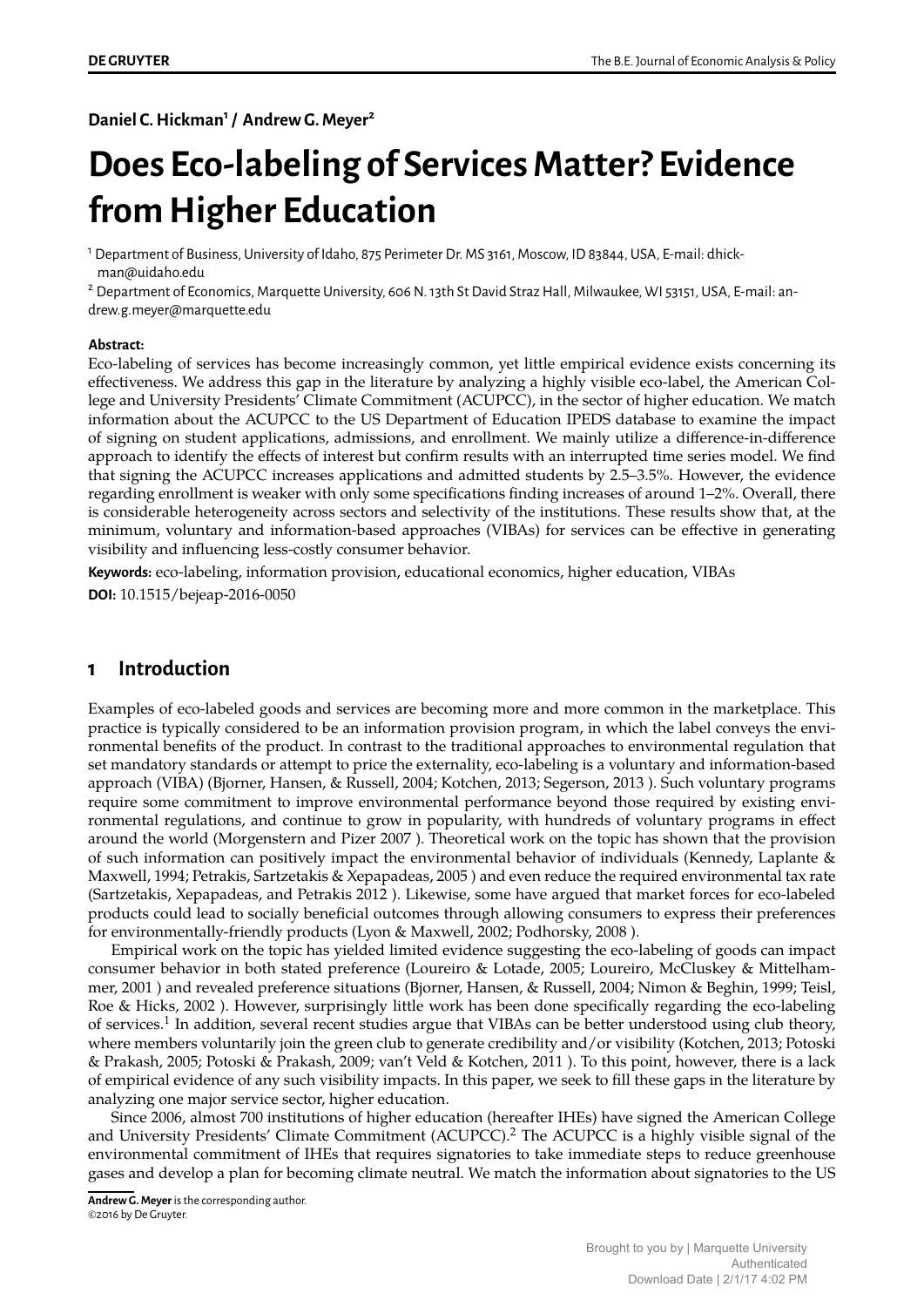Department of Education's Integrated Postsecondary Education Data System (IPEDS) database (2002–2013) to create a 12-year panel of essentially all US 4-year-degree-granting IHEs in the public and private not-for-profit sectors. We then utilize a difference-in-difference framework to identify the impact on several outcome variables of interest including the number of applications, admitted students, and enrolled students. Furthermore, we estimate an interrupted time series model as a robustness exercise and find similar results.

On average, we find that signing the ACUPCC increases student applications by around 2.5% to 3%. There is also evidence that IHEs then capitalize on these extra applications by similarly increasing the number of admitted students. However, there is only weak evidence that these extra admissions translate into higher enrollment. Our point estimates suggest that enrollment increases by 1 to 2% on average, but these enrollment estimates are significant at conventional levels in only some of the specifications. Examining the subsamples of public and private IHEs, we see that most of these effects are being driven by the private IHEs. We also find that less selective IHEs experience stronger effects compared to more selective IHEs.

These findings are an important contribution to the literature in that previously there had only been anecdotal evidence that an IHE's environmental commitment matters.<sup>3</sup> We are not aware of any prior evidence regarding an IHE's environmental commitment affecting the enrollment decision of those admitted. Our results indicate that, while the commitment to the environment is a factor that draws interest in the form of applications, it may not be a big enough factor to sway an individual's final decision of where to attend overall. However, the stronger enrollment results for less selective IHEs indicate that at least a subset of institutions do experience an increase in enrollment from signing.

A large theoretical literature explores firms' motivations for adopting a VIBA. This literature tries to reconcile the standard economic theory, which suggests that individuals and firms will not be willing to incur much private cost for products that provide benefits to everybody, $4$  with the empirical observation of the proliferation of VIBAs. Arora and Gangopadhyay (1995) demonstrate that public recognition can be an important theoretical motivator to adopt a VIBA because it allows the firm to appeal to environmentally focused consumers with a higher willingness to pay. Segerson and Miceli (1998) and Maxwell, Lyon, and Hackett (2000) show that firms may participate to preempt government intervention and hence save on abatement costs. Graff Zivin and Small (2005) argue that firms are essentially competing with traditional not-for-profits when they voluntarily improve environmental performance beyond regulations and are effectively soliciting contributions from customers and shareholders. Baron (2007) similarly shows that some entrepreneurs are willing to trade away financial gains for social satisfaction or warm glow. Finally, a pair of papers examine the private provision of public goods showing that such provision can be profit-maximizing because of the premium that consumers are willing to pay (Bagnoli & Watts, 2003; Besley & Ghatak, 2007 ). However, there is not as much empirical work in this area documenting the benefits of adopting a VIBA.<sup>5</sup>

Most of the empirical work concerning VIBAs has concentrated on the supply side issue of their environmental effectiveness.<sup>6</sup> Much of this literature analyzes the environmental impacts of the EPA's 33/50 program. Results are mixed with some studies suggesting that the program reduced toxic emissions (Khanna & Damon, 1999; Sam, Khanna & Innes, 2009 ) and others finding no effect or even a positive effect on emissions (Gamper-Rabindran, 2006; Vidovic & Khanna, 2007 ). Similarly, King and Lenox (2000) find no evidence that the chemical industry's Responsible Care program reduces participants' environmental performance and Welch, Mazur, and Bretschneider (2000) find that the adoption of the U.S. Department of Energy's Climate Challenge Program has no effect on emissions. Morgenstern, Pizer, and Shih (2007) utilize propensity score matching methods to establish a control group for difference-in-difference estimation of the energy usage effects of the EPA Climate Wise program and find mainly mixed and insignificant results. Another strand of the empirical literature has focused on the factors that affect the probability of a firm participating in a VIBA, with again much of evidence stemming from the EPA's 33/50 program (Arora & Cason, 1996; Arora & Cason, 1995; Khanna & Damon, 1999 ). However, there is less research in the economics literature evaluating the impact of VIBAs on consumer demand for the product. One notable exception is the group of papers documenting price premiums in the residential (Brounen & Kok, 2011; Deng, Li & Quigley, 2012 ) and commercial (Eichholtz, Kok & Quigley, 2013; Eichholtz, Kok & Quigley, 2010; Fuerst & McAllister, 2011a; Fuerst & McAllister, 2011b ) real estate markets due to energy labels. Ultimately, the long-run success of eco-labeling programs requires that firms receive some benefit to offset the additional abatement cost.

This research also contributes to the literature that explores the determinants of demand for higher education. Most commonly, research in this area focuses on factors such as price (Curs & Singell, 2002; Neill, 2009; Soo & Elliott, 2010 ) and financial aid (DesJardins, Ahlburg & McCall, 2006; Dynarski, 2003; Heller, 1999 ). Many of the more recent studies in the area, however, have been focused on identifying other attributes that affect the application and admission decisions of potential students. Some of the factors that have been examined include rankings and reputation (Alter & Reback, 2014; Luca & Smith, 2013 ), spending on student services (Jacob, McCall, and Stange 2013 ), athletic success (Pope and Pope 2009 ), and application processes (Liu, Ehrenberg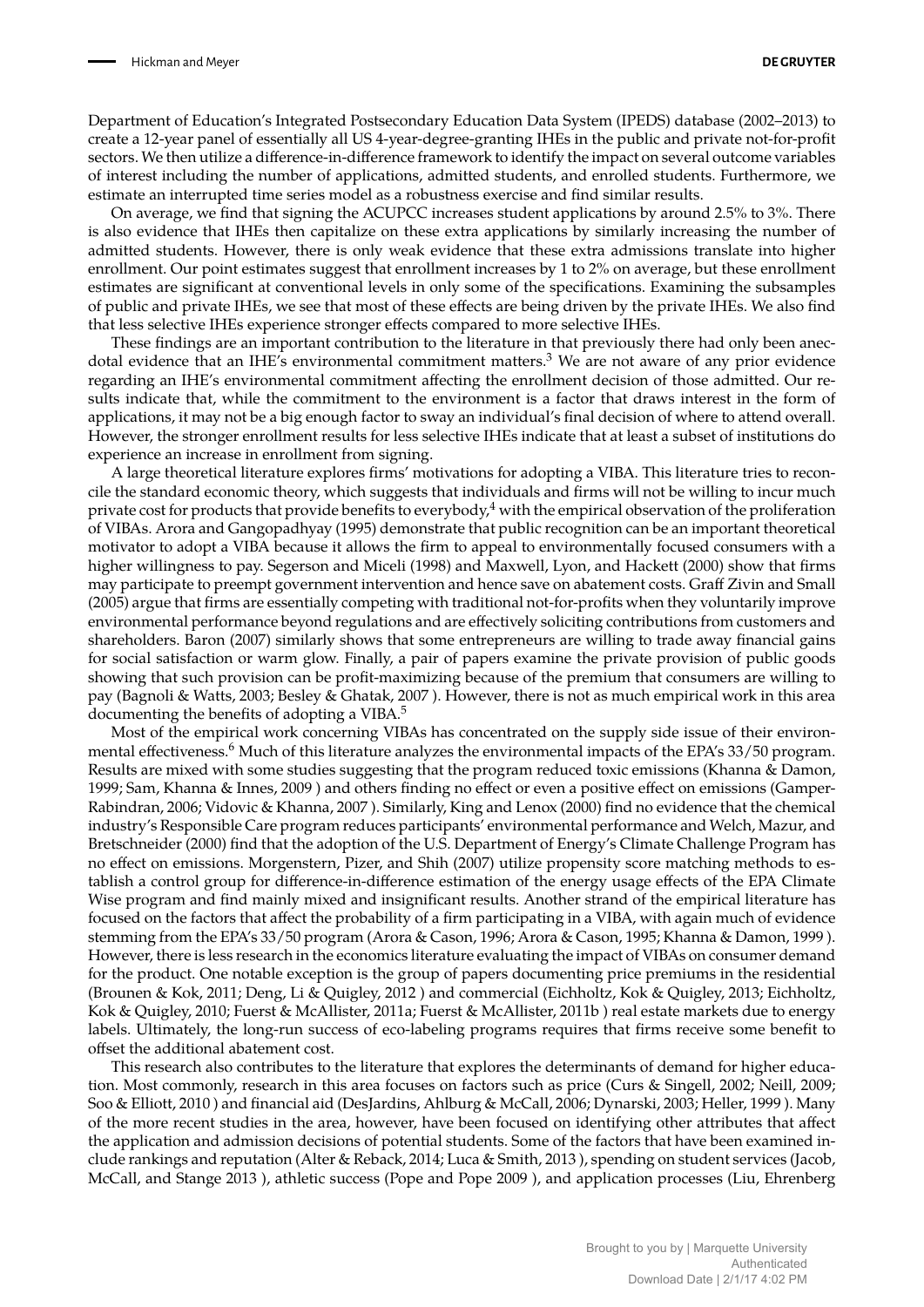& Mrdjenovic, 2007; Smith, Hurwitz & Howell, 2015 ). We add this line of research by considering how an institution's commitment to the environment influences student application and enrollment decisions.

## **2 Data Description**

We utilize two main data sources for this analysis, the IPEDS database and the ACUPCC reporting database.<sup>7</sup> The IPEDS data contain institution-level information from the National Center for Education Statistics (US Department of Education. Institute of Education Sciences, National Center for Education Statistics 2015 ). Any IHE that participates in any federal financial assistance program in the United States is required to complete the IPEDS surveys on an annual basis. As a result, there is a large amount of information available on a consistent annual basis for nearly every IHE. $^8$  In our analysis, we focus on information from the academic years 2002–2003 through 2013–2014.<sup>9</sup> The time period for the analysis was selected to include a similar amount of information from the periods before and after the emergence of the ACUPCC.

The primary information that we obtain from the IPEDS database relates to the applications and admission variables that represent the outcomes in our empirical analysis. This includes variables for the number of first-time, degree-seeking undergraduates who applied, were admitted, and enrolled each fall semester. The enrollment variable includes students that were enrolled full or part-time at the institution. While we implement a fixed effects analysis to control for time-invariant factors unique to each IHE, we also collect a handful of variables that vary within institutions over time, and that might be influential in student decisions. To account for how price influences student behavior, we use IPEDS variables for the undergraduate application fee charged in a given year, as well as in-state and out-of-state tuition. To account for how the quality of a school may be changing, we follow Pope and Pope (2009) in collecting information on the average salary of professors.<sup>10</sup> Previous research (Smith, Hurwitz, and Howell 2015 , for example) shows that belonging to the Common Application significantly affects applications. Some IHEs join the Common Application during the period of our panel so we include membership in the Common Application as a potentially important time-variant control.<sup>11</sup> Finally, we supplement the IPEDS information by including variables for the number of high school graduates (from the Digest of Education Statistics), and the real income per capita (from the Census) in the state in which each IHE is located.

The ACUPCC originated out of planning sessions at the October 2006 meetings of the Association for the Advancement of Sustainability in Higher Education (AASHE). A group of IHE presidents, Second Nature, ecoAmerica, and AASHE collaborated to generate the commitment and 12 presidents became founding signatories in December 2006 (ACUPCC Mission and History 2014 ). As previously mentioned, almost 700 IHEs have since signed the ACUPCC. In signing this commitment, IHEs agree to 1) complete an emissions inventory, 2) within 2 years, set a target date and interim milestones for becoming climate neutral, 3) take immediate steps to reduce greenhouse gas emissions by choosing from a list of short-term actions, 4) integrate sustainability into the curriculum and make it part of the educational experience, and 5) make the action plan, inventory and progress reports publicly available.

In order for the signing of this commitment to plausibly affect applications and admissions decisions, it must be the case that students are aware of the commitment. There are several avenues by which students may become aware of this information. First, the media has provided extensive coverage on this commitment since its inception. Until recently the ACUPCC website maintained an archive of several hundred media stories dated 2006–2014 related to the ACUPCC and its signatories. Any prospective student conducting an internet search of an IHE's name was therefore liable to come across any number of these stories. Also, perusal of a signatory IHE's website will often provide information about its ACUPCC signatory status.<sup>12</sup> Once aware of the ACUPCC, interested parties can find all of the relevant information about signatories of the ACUPCC on its publicly available ACUPCC Reporting System website. Finally, The Princeton Review's Guide to Green Colleges clearly identifies whether or not each IHE in the guide had signed the ACUPCC from the inception of the guide in 2010 through the end of our study period.

We limit our sample to four-year degree granting public and private-not-for-profit IHEs.<sup>13</sup> We further clean the data to remove IHEs that report implausibly large changes in applications in two consecutive years. To do this we examine the distribution of year-to-year percentage change in applications among the sample IHEs. The top 1 percentile of observations display a 1 year increase that is greater than a 114.43% in applications and the bottom 1 percentile of observations are characterized by a 1 year decrease of more than 47.54%. We remove all observations from the IHEs falling into either the top or bottom percentile. Not counting 13 singleton observations, which are dropped from the institution fixed-effects analysis, the final sample for analysis contains 12,353 observations from 1,121 IHEs spanning the years 2002–2013. Table 1 shows summary statistics for these 12,353 observations. We note that approximately 16% of the observations come from ACUPCC IHEs in years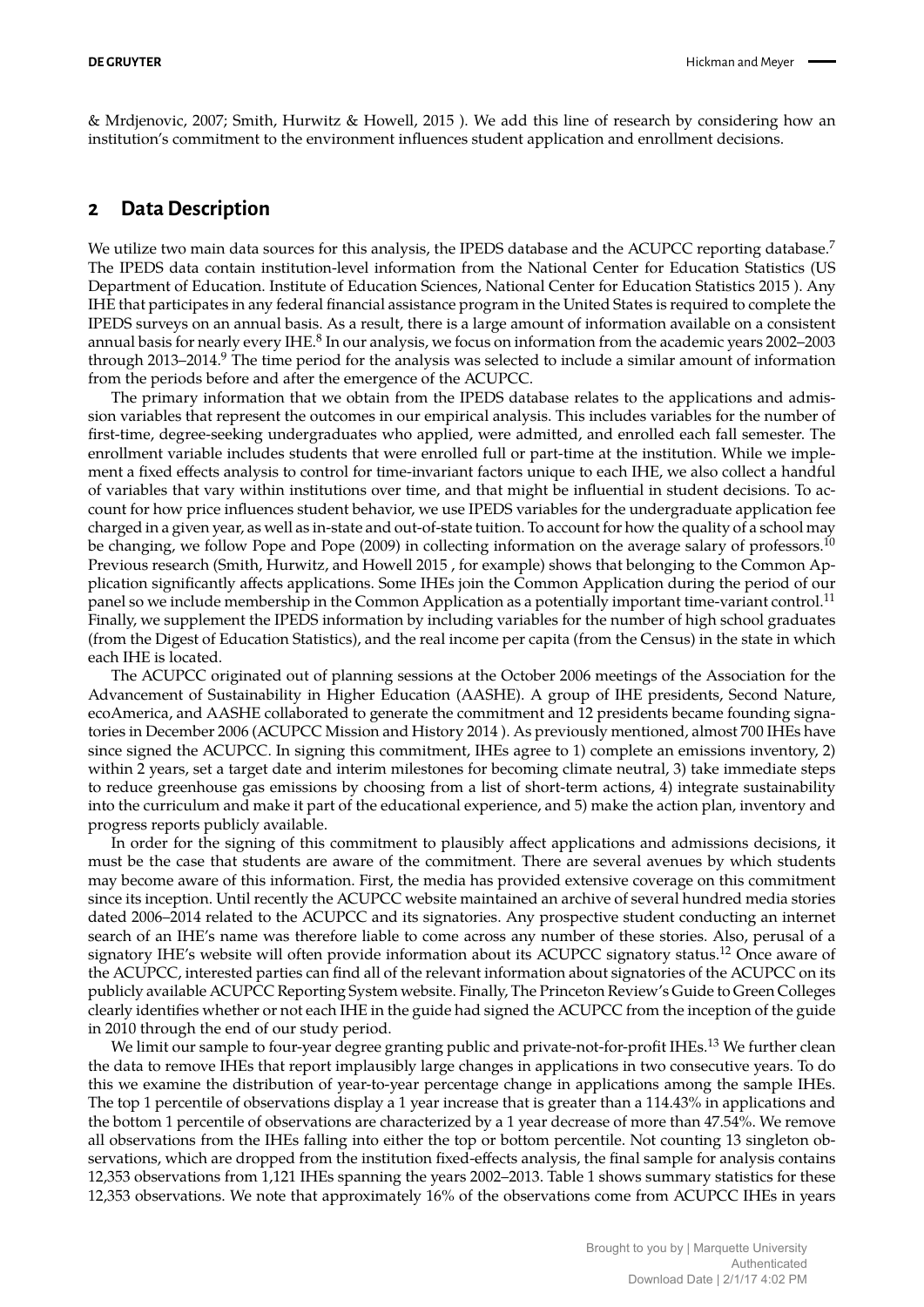where they have signed on to the commitment. We also note that there is substantial variation among IHEs in their number of applications, students admitted, and students enrolled; the standard deviation is slightly larger than the mean for these three variables.

| Variable     | Mean     | Std. Dev. | Min              | Median       | Max          | Obs    |
|--------------|----------|-----------|------------------|--------------|--------------|--------|
| Applications | 5,764.10 | 7,366.89  | 9                | 3,086        | 72,676       | 12,353 |
| Admissions   | 3,307.21 | 3,821.01  | 4                | 1,938        | 35,815       | 12,353 |
| Enrollment   | 1,105.19 | 1,250.28  | 1                | 602          | 9,082        | 12,350 |
| Signed       | 0.16     | 0.37      | $\boldsymbol{0}$ | 0            | $\mathbf{1}$ | 12,353 |
| Common       | 0.27     | 0.44      | $\theta$         | $\mathbf{0}$ | $\mathbf{1}$ | 12,353 |
| application  |          |           |                  |              |              |        |
| In-state     | 18.51    | 12.55     | $\mathbf{0}$     | 19.34        | 47.95        | 12,313 |
| tuition*     |          |           |                  |              |              |        |
| Out-of-state | 22.31    | 9.42      | $\boldsymbol{0}$ | 21.32        | 47.95        | 12,313 |
| tuition*     |          |           |                  |              |              |        |
| HS graduates | 111.28   | 94.46     | 3.93             | 74.78        | 430.29       | 12,353 |
| (1,000's)    |          |           |                  |              |              |        |
| Income per   | 44.31    | 6.62      | 30.52            | 43.45        | 78.31        | 12,353 |
| capita*      |          |           |                  |              |              |        |
| Undergradu-  | 47.17    | 21.54     | $\mathbf{0}$     | 45.63        | 173.17       | 12,023 |
| ate          |          |           |                  |              |              |        |
| application  |          |           |                  |              |              |        |
| fee          |          |           |                  |              |              |        |
| Average      | 95.68    | 26.11     | 13.23            | 88.60        | 232.48       | 11,197 |
| professor    |          |           |                  |              |              |        |
| salary*      |          |           |                  |              |              |        |

**Table 1:** Summary statistics.

∗ indicates measured in 1,000's of constant 2014 dollars. Undergraduate application fee is measured in constant 2014 dollars.High school graduates and income per capita are measured for the state in which the institution is located. All of other variables are at the institution level.

The "Signed" column of Table 2 provides a description of the timing of the signing of the ACUPCC for sample IHEs. Our sample contains 376 IHEs that sign the ACUPCC and report admissions variables to IPEDS. Table 2 shows that the largest number of sample signatories signed on to the ACUPCC in 2007. However, a lesser number of IHEs continued to sign the ACUPCC throughout the time period of our panel. We also note that there are nearly equal numbers of public and private not-for-profit IHEs signing the agreement during the time period of our sample. A challenge to identifying the impact of the signing of the ACUPCC is the timing of the application cycle. IHEs vary in their application deadlines, with some deadlines as early as November (for the following fall) and some as late as August (for that fall). Many IHEs have continuous or rolling application deadlines rather than specific months. We make the assumption that an IHE that signs the ACUPCC in the first 6 months of the year (by the end of June) could affect applications for the upcoming fall semester. An IHE signing the ACUPCC in the second 6 months of the year (July through December) would not affect applications until the following fall semester.<sup>14</sup> Based on our assumption that signing in the first half of the year affects that fall's applications, the "Effective" column of Table 2 provides a description of the variation in the timing of potential impact among the signatory IHEs.

|       | Overall |           |              | Public    |        | Private   |
|-------|---------|-----------|--------------|-----------|--------|-----------|
| Year  | Signed  | Effective | Signed       | Effective | Signed | Effective |
| 2006  | q       | 0         | <sub>b</sub> |           | 3      |           |
| 2007  | 230     | 173       | 118          | 94        | 112    | 79        |
| 2008  | 66      | 110       | 37           | 54        | 29     | 56        |
| 2009  | 20      | 36        | 12           | 20        | 8      | 16        |
| 2010  | 17      | 16        | h            | Q         |        |           |
| 2011  | 15      | 18        | h            |           | q      | 11        |
| 2012  | Q       |           |              |           |        | h         |
| 2013  | 10      | 16        | 4            | 6         | 6      | 10        |
| Total | 376     | 376       | 191          | 191       | 185    | 185       |

**Table 2:** Timing of the signing of the ACUPCC.

Note: Table displays frequencies. "Signed" represents the calendar year of signing. "Effective" represents the first potential year affecting applications/admissions/enrollment numbers.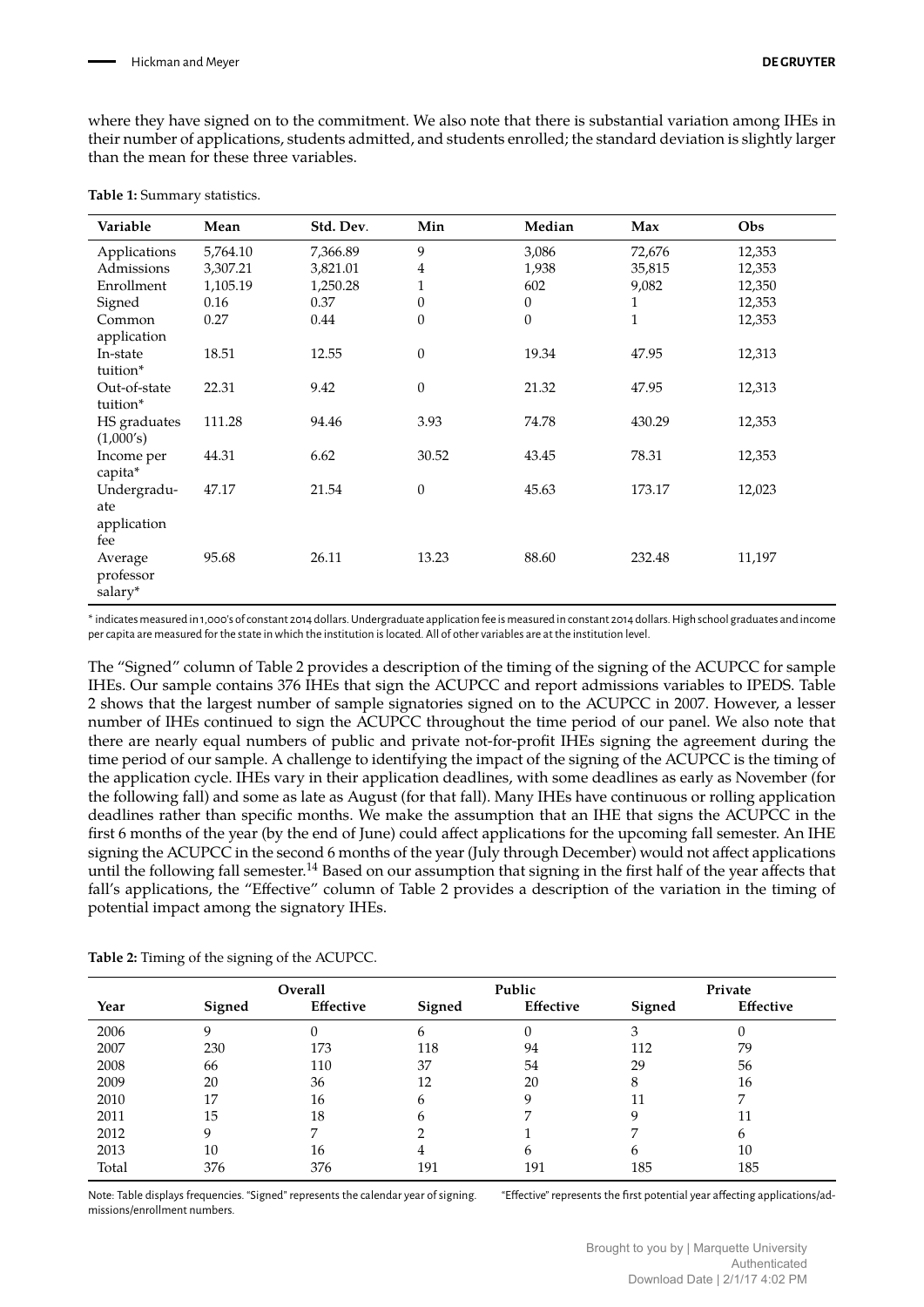## **3 Empirical Strategy**

The IPEDS database provides information on the universe of IHEs, which means we are able to build a panel including both signatories and non-signatories. Clearly, the institution-level decision to become a signatory could be endogenous; many institutional characteristics are unobservable to the researcher and potentially correlated with both the signing of the ACUPCC and the outcome measures of interest such as applications and enrollment. A failure to address these unobservable characteristics could lead to biased results regarding the effects of signing the ACUPCC. Also, as noted by Morgenstern and Pizer (2007) , the challenge in the program evaluation of VIBAs is finding a credible baseline of what would have occurred absent the adoption of the program. The two general approaches are to either compare participants to a similar group of nonparticipants or to construct a business-as-usual forecast using data on only the participants. We focus on the former approach with a random-growth difference-in-difference estimator. We also implement the latter approach with an interrupted time-series estimator as a robustness check in Section 5.

We utilize the regression-adjusted version of the difference-in-difference (hereafter DID) estimator for multiple time-periods (Angrist & Krueger, 1999; Imbens & Wooldridge, 2009 ). IHE *i* belongs to a group, *G<sup>i</sup>* ∈ {0, 1} (where group 1 is the treatment group of signatories), and is observed in time period *t* ∈ {2002, 2003, … , 2013}. The regression equation is

$$
Y_{it} = \alpha + \tau S_{it} + X_{it} \delta + \gamma_i + \lambda_t + \varepsilon_{it}.
$$
\n<sup>(1)</sup>

where *Sit* is an indicator for being a signatory in a post-signing year, *Xit* is a vector of IHE characteristics, *γ<sup>i</sup>* is a time-invariant IHE-specific fixed effect potentially correlated with  $G_i$ , and  $\lambda_t$  is a set of year fixed effects.. The coefficient of interest, *τ*, is the DID treatment effect. As noted by Angrist and Krueger (1999) , controlling for IHE characteristics changes our estimate of *τ* only if *Sit* and *Xit* are correlated, conditional on IHE and year fixed effects. Identification of a causal effect in [1] requires that signatories and non-signatories would have experienced the same trends in the outcome variables had the signing of the ACUPCC not occurred. This may not necessarily be the case. Thus, we make a modification to [1] to allow for IHE-specific linear trends, *φ<sup>i</sup>* , and have

$$
Y_{it} = \alpha + \tau S_{it} + X_{it}' \delta + \gamma_i + \lambda_t + \varphi_i t + \varepsilon_{it}.
$$
\n<sup>(2)</sup>

Equation [2] is often referred to as the random-trend model when the dependent variable is in level form and the random-growth model when the dependent variable is in log form (Wooldridge 2005 ). It is possible that other unobservable IHE factors changed at the same time as the ACUPCC signing status. This could be problematic for our identification of the causal effects of signing if these unobservable factors also affect our outcomes of interest. We return to this issue in more depth in Section 5.2.

Equation [2] is our main econometric specification for the DID estimation. Hence, we are identifying the treatment effect by comparing deviations from the IHE-specific trend in the pre- and post-signatory years, relative to the aggregate time effects. We estimate this model for the outcomes of (logged) applications, admissions, and enrollment. We log the dependent variables for two reasons. First, the distributions are positively skewed so utilizing the untransformed variables could overweight large schools relative to small schools (Pope and Pope 2009 ). Secondly, we believe the signing of the ACUPCC is likely to affect the outcome variables by a given percentage rather than a certain level across IHEs. Recall that IHEs are first able to sign the ACUPCC in 2006 (with the signing first affecting the fall 2007 cohort). Nevertheless, the data are available so we include observations dating back to fall 2002. This gives more information on the pre-signatory time-period and thus helps to establish the school-specific growth rates.<sup>15</sup> We cluster standard errors at the institution level for all regressions.

Our estimate of  $\tau$  corresponds to the estimate of the average treatment effect (ATE) if the treatment indicator, *Sit*, is exogenous given the unobserved IHE-level time-invariant heterogeneity and IHE-level growth rate. There is a tradeoff here; the results apply to the general population of IHEs only if we utilize a sample that is representative of the population. On the other hand, the required conditional exogeneity may be more believable with a subsample of IHEs that are more homogenous. Therefore, we estimate our model with three different samples to test the impact of the ACUPCC signing on demand for an IHE. To begin, we compare across a set of IHEs that are otherwise identified as having a commitment to the environment, which forms control and treatment groups that are reasonably similar. To do this, we define our sample to be the IHEs listed in the 2015 Princeton Review's Guide to Green Colleges.<sup>16</sup> Among these schools, some sign the ACUPCC during the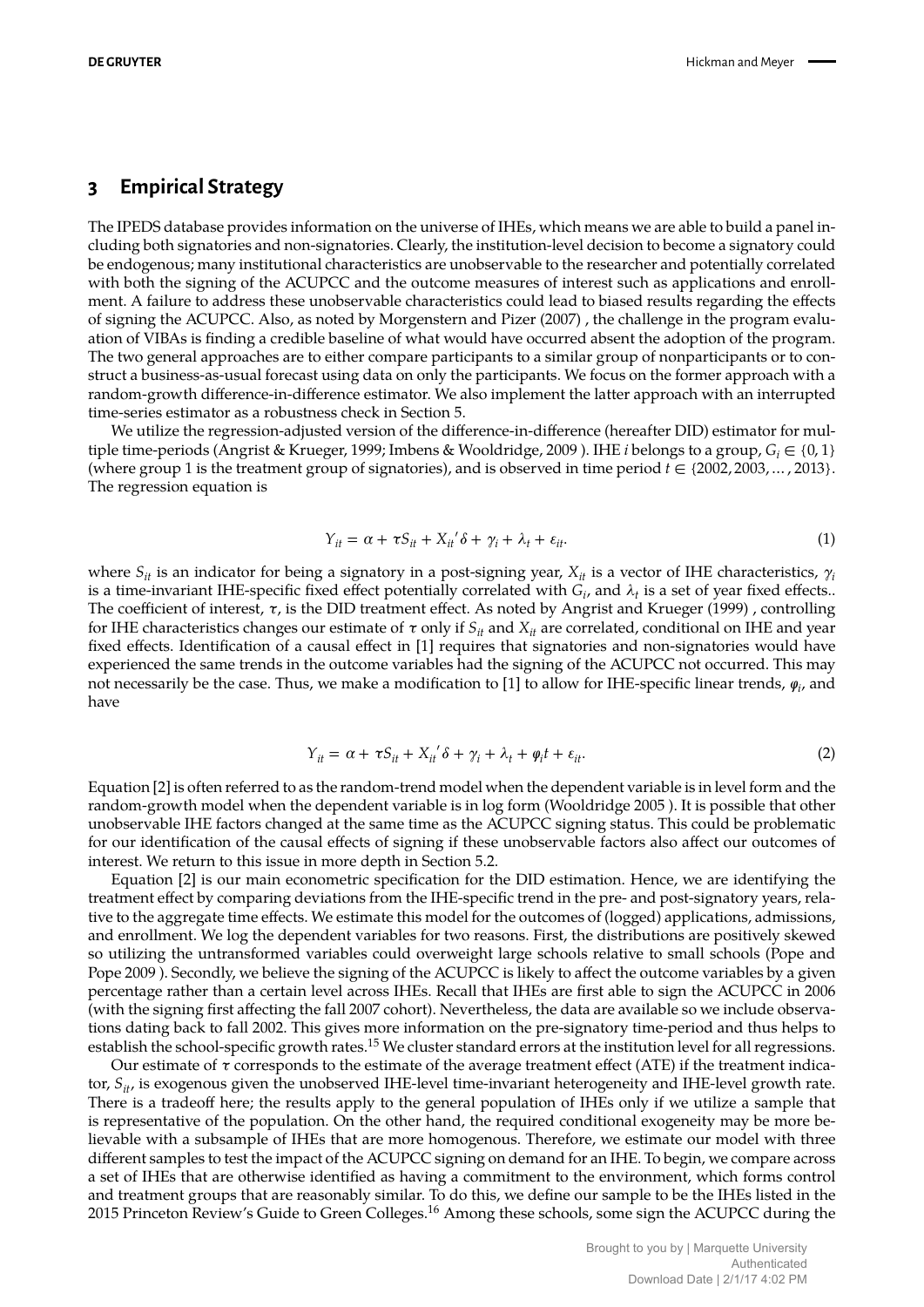time period examined, and some do not. In this way, we are able to see if indicating this specific commitment impacts the decisions of consumers among a set of schools otherwise deemed to be environmentally friendly. Secondly, we focus only on signatories, and identification of the signing's impact depends on variation in the timing of the ACUPCC signing.<sup>17</sup> The results for this subsample are interpreted as the impact of signing the ACUPCC, conditional on being a member of the signatory group. Finally, we utilize the full sample of IHEs that grant 4-year degrees in the public and private not-for-profit sectors to establish counterfactual common time-effects. In each of these cases, our empirical strategy involves controlling for IHE-specific time trends and time-invariant unobservable characteristics.

Appendix Table 11 provides descriptive statistics for each of the different samples we utilize in our DID analysis. The values in this table are drawn from the 2005–2006 academic year, so that we can examine the similarity of the controls in each of our sample specifications with the corresponding treatment group before the treatment occurs. For each of the three comparison groups, we present the mean values for several variables, and then indicate when there are significant differences in the means between groups.<sup>18</sup> There are few significant differences of note in both our Green Guide and signatory samples. When we compare those that sign to the universe of 4-year IHEs we see highly significant differences in nearly every variable. As subsequently demonstrated in our first sets of results, the estimates tend to be similar when using the various comparison groups. For the sake of brevity, we focus on the sample of all 4-year IHEs for subsequent results testing for heterogeneity, as well as our robustness checks and falsification tests.

## **4 Results**

We first present the main results in Section 4.1 and then investigate heterogeneity in Section 4.2. Subsequently, we show a variety of robustness checks in Section 5.

### **4.1 Main Results**

We begin our examination of the empirical results by looking at the impact of ACUPCC signing on the number of students applying to an IHE. These results are presented in Table 3. For each of the samples, we first present results for a simplified specification that includes no control variables beyond the fixed effects and IHE-specific linear trends.<sup>19</sup> We then present the results from estimating our full model which includes the state and IHElevel control variables. The first two columns present the results for the sample of schools listed in the Princeton Review's Guide to Green Colleges. Columns 3 and 4 present our sample that includes only schools that sign the ACUPCC agreement over the period sampled, and exploits variation in the timing of signing, and columns 5 and 6 present the results for the full sample of 4-year IHEs. In each case, it is estimated that there is a positive and significant impact on applications. The magnitudes of the estimated impact are quite similar in each case, with an estimated increase of between 2.65% and 3.13%, depending on the specification.<sup>20</sup>

|                                          | (1)        | (2)          | (3)       | (4)                | (5)         | (6)             |
|------------------------------------------|------------|--------------|-----------|--------------------|-------------|-----------------|
|                                          |            | Green guide  |           | <b>Signatories</b> |             | All 4-year IHEs |
| Signed                                   | $0.0281**$ | $0.0294**$   | $0.0265*$ | $0.0297**$         | $0.0295***$ | $0.0313***$     |
|                                          | (0.0138)   | (0.0146)     | (0.0141)  | (0.0151)           | (0.0112)    | (0.0120)        |
| Common<br>application                    |            | $0.0722***$  |           | $0.0911***$        |             | $0.0747***$     |
|                                          |            | (0.0227)     |           | (0.0233)           |             | (0.0162)        |
| HS graduates<br>(1,000's)                |            | $0.00236***$ |           | $0.00379***$       |             | $0.00146**$     |
|                                          |            | (0.000912)   |           | (0.00112)          |             | (0.000726)      |
| Income per<br>capita<br>(1,000's)        |            | $0.0114**$   |           | $0.00972*$         |             | 0.00501         |
|                                          |            | (0.00521)    |           | (0.00533)          |             | (0.00331)       |
| Undergradu-<br>ate<br>application<br>fee |            | 0.000223     |           | $-0.000318$        |             | $-0.000679*$    |
|                                          |            | (0.000637)   |           | (0.000647)         |             | (0.000379)      |

**Table 3:** Regression results: applications.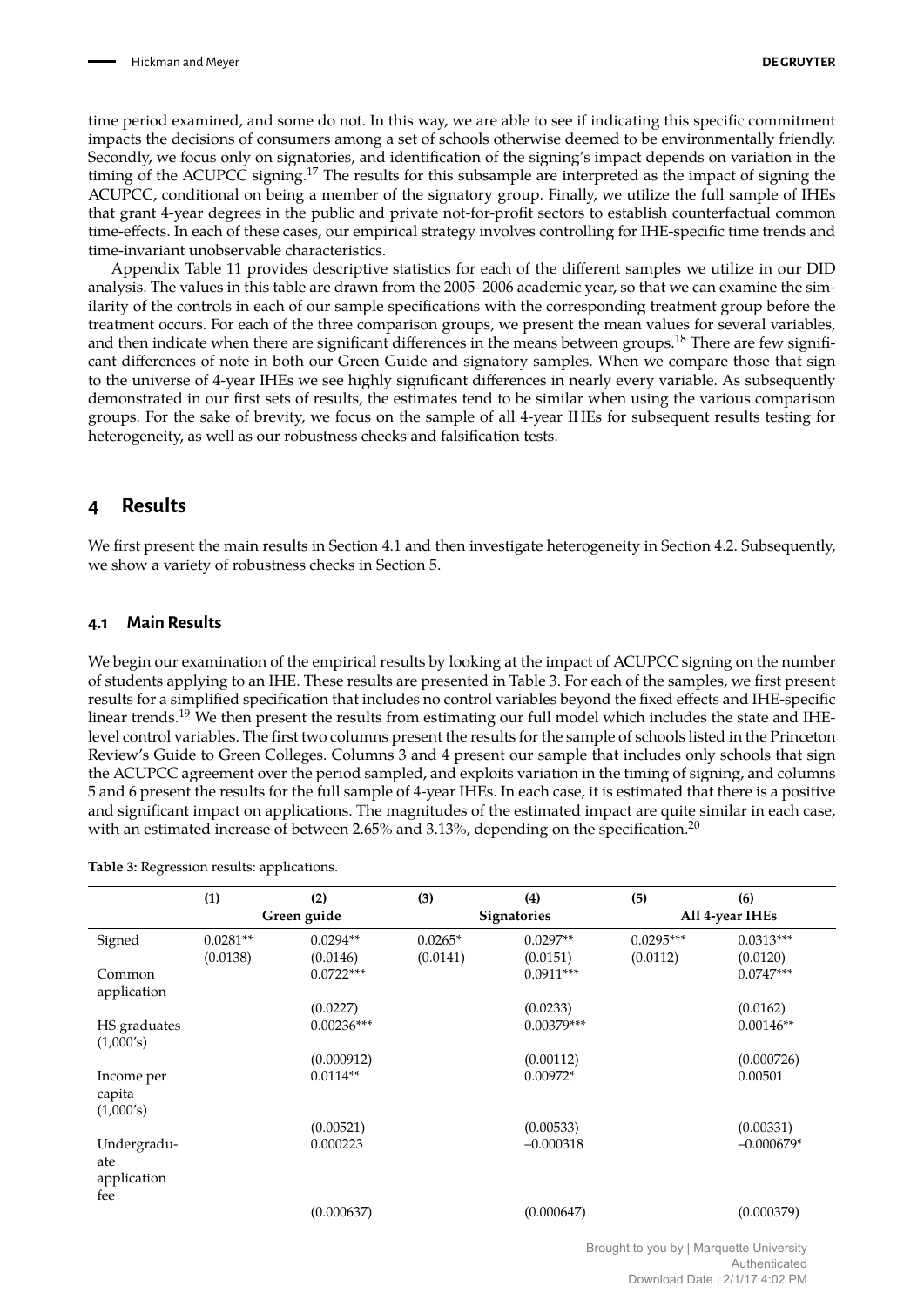**DE GRUYTER Hickman and Meyer Hickman and Meyer Hickman and Meyer Hickman and Meyer** 

| Ln in-state<br>tuition<br>(1,000's)  |                | $-0.0952*$     |                | $-0.0117$      |                 | $-0.0298$       |
|--------------------------------------|----------------|----------------|----------------|----------------|-----------------|-----------------|
| (lagged 1<br>year)                   |                | (0.0554)       |                | (0.0729)       |                 | (0.0372)        |
| Ln out-state<br>tuition<br>(1,000's) |                | 0.0282         |                | $-0.0164$      |                 | 0.0237          |
| (lagged 1<br>year)                   |                | (0.0236)       |                | (0.0323)       |                 | (0.0243)        |
| Ln Avg. Prof.<br>Salary<br>(1,000's) |                | 0.141          |                | 0.0883         |                 | $-0.0466$       |
| (lagged 1<br>year)                   |                | (0.0955)       |                | (0.0989)       |                 | (0.0566)        |
| Observations<br>R-squared            | 3,648<br>0.990 | 3,377<br>0.989 | 4,205<br>0.988 | 3,854<br>0.987 | 12,353<br>0.987 | 11,216<br>0.987 |

Notes: table presents regression results from models in which dependent variable is ln of applications. Samples vary as described in text. Standard errors, clustered at IHE level, presented in parentheses. All specifications include IHE fixed effects, IHE-specific linear trends, and year fixed effects. All monetary variables<br>measured in constant 2014 dollars. \* denotes significan \*\*\* denotes significance at 0.01 level,

Next, we examine how IHEs respond to the increase in applications received by utilizing the number of students admitted as the dependent variable in our analysis. Table 4 follows the design of Table 3, with two model specifications for each of our three DID samples. As with the results for applications, the signing of the ACUPCC is estimated to have a consistently positive and significant impact on admissions for a given institution. The magnitude of the impact on admissions is estimated to be larger than the impact on applications for both the signatory only and Green Guide samples, while it is slightly smaller when using the sample of all 4-year IHEs. The results here indicate that, as potential students respond to an institution's commitment to the environment by increasing applications, the institutions are responding by accepting more students. One explanation for this is that IHEs are willing and able to expand the number of students when they experience an increase in the number of applicants. Alternatively, it could be that IHEs face increasing competition for students and must admit more to yield the desired number of enrolled students.

|                                  | $\left( 1\right)$      | (2)                    | (3)                    | (4)                    | (5)                    | (6)                    |
|----------------------------------|------------------------|------------------------|------------------------|------------------------|------------------------|------------------------|
|                                  |                        | Green guide            |                        | <b>Signatories</b>     |                        | All 4-year IHEs        |
| Signed                           | $0.0361**$<br>(0.0147) | $0.0327**$<br>(0.0155) | $0.0334**$<br>(0.0151) | $0.0374**$<br>(0.0159) | $0.0263**$<br>(0.0118) | $0.0279**$<br>(0.0124) |
| <b>IHE-level</b><br>controls     | No                     | Yes                    | No                     | Yes                    | No                     | Yes                    |
| <b>Observations</b><br>R-squared | 3,648<br>0.988         | 3,377<br>0.988         | 4,205<br>0.985         | 3,854<br>0.985         | 12,353<br>0.981        | 11,216<br>0.982        |

**Table 4:** Regression results: admissions.

Notes: Table presents regression results from models in which dependent variable is ln of admissions. Samples vary as described in text. Standard errors, clustered at IHE level, presented in parentheses. All specifications include IHE fixed effects, IHE-specific linear trends, and year fixed effects. IHE Level Controls are common application, HS graduates, income per capita, undergraduate application fee, lagged in-state tuition, lagged out-of-state tuition and lagged professor salary. All monetary variables measured in constant 2014 dollars salary. All monetary variables measured in constant 2014 dollars. ∗ denotes significance at 0.10 level. denotes significance at 0.01 level,

To this point we have consistent evidence across all three samples indicating that IHEs signing the ACUPCC agreement experience significant increases in applications received and students accepted for admission. The next logical question to consider is whether or not there will be an actual increase in enrollment at a given IHE as a result. To examine this, we follow the same format as the previous results, and utilize first-time enrollment in the fall of each year as the dependent variable in our various specifications. The results of these analyses are presented in Table 5. In this case, the estimated impact of signing is not consistently significant across our samples. The models using the Green Guide and signatory only samples show positive results at a moderate level of significance. The estimated magnitude of the impact on enrollment is smaller than that on applications and admissions. In the Green Guide sample, for instance, the point estimates for enrollment are almost exactly half the size of the estimated impacts on admissions displayed in Table 4. The sample of all 4-year IHEs yields insignificant results.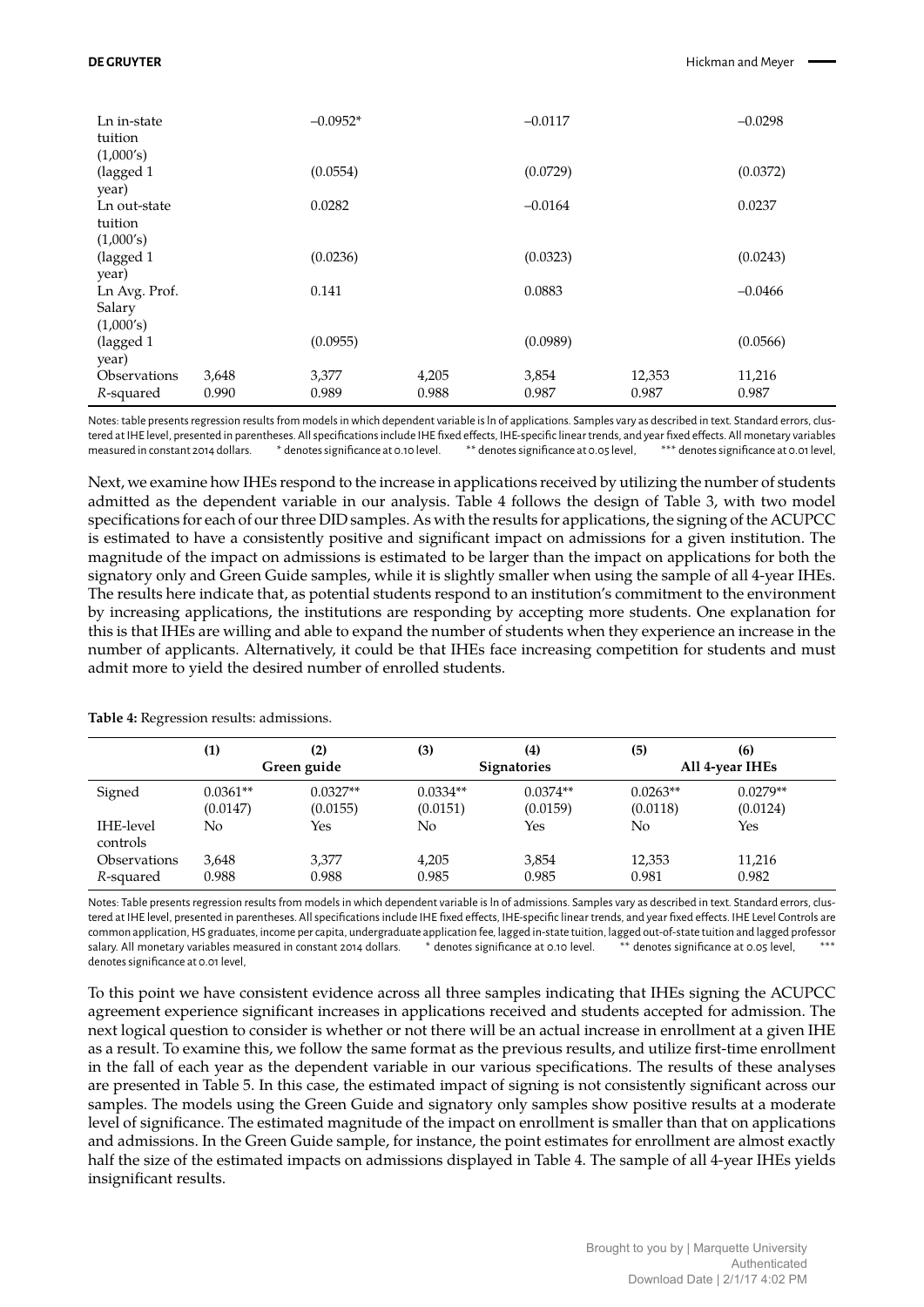|                              | $\left( 1\right)$      | (2)                | (3)                   | (4)                   | (5)                  | (6)                  |
|------------------------------|------------------------|--------------------|-----------------------|-----------------------|----------------------|----------------------|
|                              |                        | Green guide        |                       | <b>Signatories</b>    |                      | All 4-year IHEs      |
| Signed                       | $0.0182*$<br>(0.00999) | 0.0150<br>(0.0101) | $0.0216*$<br>(0.0113) | $0.0224*$<br>(0.0120) | 0.00807<br>(0.00860) | 0.00842<br>(0.00894) |
| <b>IHE-level</b><br>controls | No                     | Yes                | No.                   | Yes                   | No                   | Yes                  |
| Observations<br>R-squared    | 3,648<br>0.994         | 3,472<br>0.994     | 4,204<br>0.990        | 3,853<br>0.990        | 12,350<br>0.987      | 11,214<br>0.988      |

**Table 5:** Regression results: enrollment.

Notes: Table presents regression results from models in which dependent variable is ln of first-time enrollments. Samples vary as described in text. Standard errors, clustered at IHE level, presented in parentheses. All specifications include IHE fixed effects, IHE-specific linear trends, and year fixed effects. IHE-level controls are common application, HS graduates, income per capita, undergraduate application fee, lagged in-state tuition, lagged out-of-state tuition and lagged burstate tuition and lagged in-state tuition and lagged professo professor salary. All monetary variables measured in constant 2014 dollars. ∗∗∗ denotes significance at 0.01 level,

Overall, there is some evidence of an impact on enrollments, but it is not as strong as the evidence of impacts on applications and admissions. One possible explanation for this is that the application process may be fairly low-cost and require little in the way of commitment from the consumer, particularly when compared to the enrollment decision. The signing of an environmental commitment may draw a potential student's interest and entice him or her to apply, but this factor alone may not be enough to impact the decision of where to ultimately enroll. Another potential explanation is that IHEs may not have the capacity (or desire) to actually enroll more students at a particular time. If this is true, and the ACUPCC signing does increase interest from consumers, then it is possible for the institution to respond in other ways. For example, the institution may choose to increase the quality of its student body, as opposed to the quantity, by being more selective. An increase in demand might also lead to a decision to increase the price of attending. To investigate these possible responses, we estimated the same set of models shown in Table 3, Table 4 and Table 5 using the average SAT score of the incoming class, the real rate of out-of-state tuition, and the admit rate (admissions/applications) as dependent variables. We did not find any evidence of statistical significance in these models.<sup>21</sup> We explore this further in SubSection 4.2 where we look for heterogeneous IHE responses.

## **4.2 Heterogeneity in the Results**

It is important to recognize that different types of IHEs may experience distinct responses to the signing of the ACUPCC. To begin exploring possible heterogeneity, we follow Pope and Pope (2009) in examining different impacts for private and public IHEs; these results are displayed in Table 6. To simplify this and all subsequent tables, we present only the results of the specifications with the full set of control variables and for all 4-year IHEs.<sup>22</sup> The estimated coefficients indicate that the increase in applications due to signing is primarily observed in private institutions; these differences are statistically significant. Note that this difference does not appear to be driven by differences in the frequency or timing of signing by sector; the descriptive information in Table 2 reveals strikingly similar patterns in the number of IHEs signing the ACUPCC agreement over time in each sector. One possible explanation for the differential impact across sectors is that the typical student interested in attending a private institution has a different set of preferences than the typical student applying to public sector schools. For example, the decision to apply to IHEs in the public sector may largely be driven by geographic location, given differentials in tuition between in-state and out-of-state students. The decision to apply to IHEs in the private sector, on the other hand, may be more likely to be influenced by the specific attributes offered.<sup>23</sup> The results in Table 6 seem to indicate that a commitment to the environment may be one such attribute.

|              | $\scriptstyle{(1)}$ | (2)             | (3)           | (4)           | (5)        | (6)           |  |
|--------------|---------------------|-----------------|---------------|---------------|------------|---------------|--|
|              |                     | Ln applications |               | Ln admissions |            | Ln enrollment |  |
|              | <b>Public</b>       | Private         | <b>Public</b> | Private       | Public     | Private       |  |
| Signed       | 0.0150              | $0.0411**$      | 0.0201        | $0.0367**$    | $-0.00279$ | 0.0165        |  |
|              | (0.0142)            | (0.0186)        | (0.0169)      | (0.0177)      | (0.0119)   | (0.0133)      |  |
| Observations | 4,325               | 6,891           | 4,325         | 6,891         | 4,325      | 6,889         |  |
| R-squared    | 0.988               | 0.983           | 0.982         | 0.975         | 0.986      | 0.977         |  |

Table 6: Regression results: results by sector.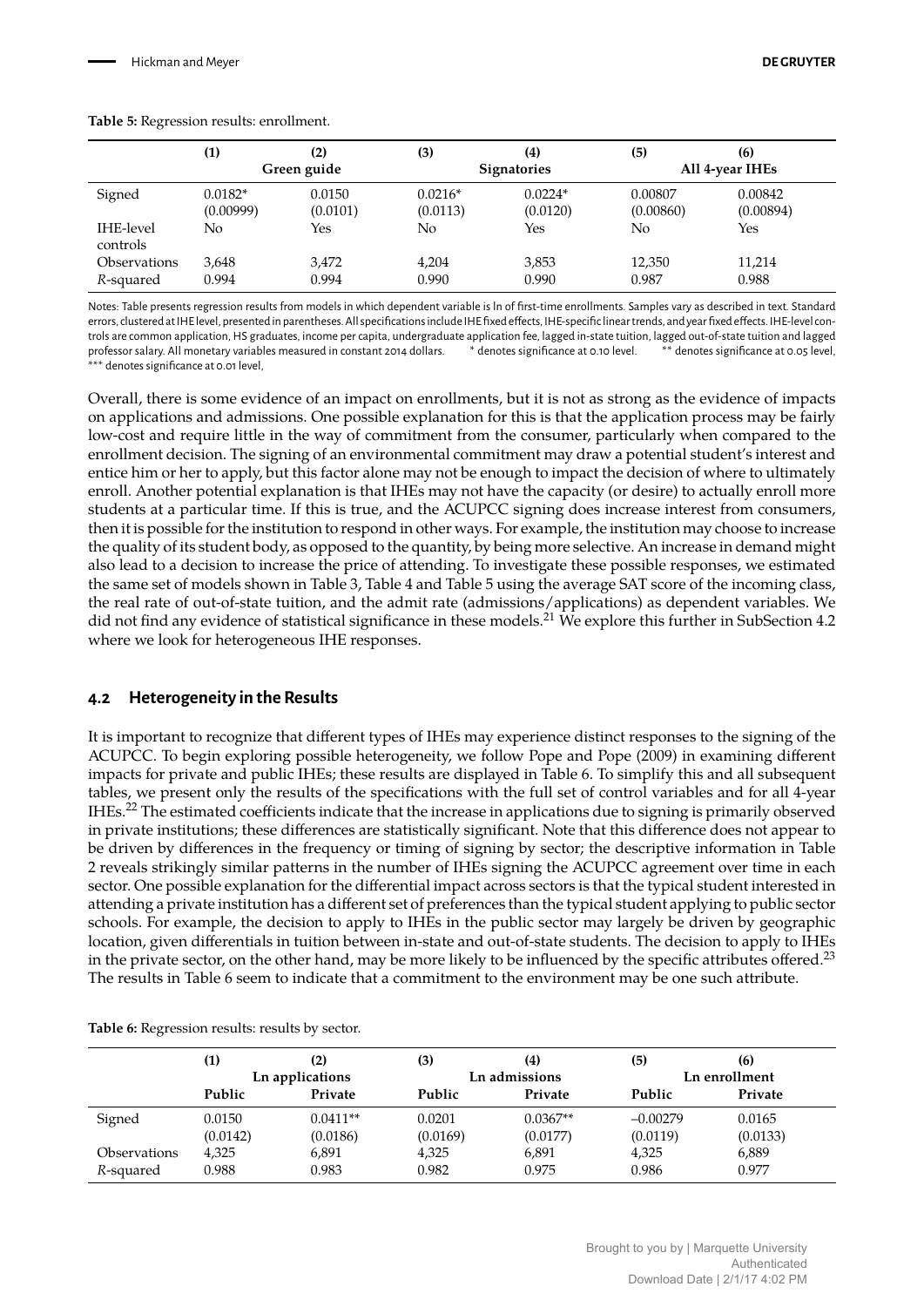Notes: Table presents regression results from sample of all 4-year IHEs. Columns in this table represent results when further restricting samples based on sector of institution. Standard errors, clustered at IHE level, presented in parentheses. All specifications include IHE fixed effects, IHE-specific linear trends, year fixed effects, common application, HS graduates, income per capita, undergraduate application fee, lagged in-state tuition, lagged out-of-state tuition (public only) and lagged professor salary. All monetary variables measured i and lagged professor salary. All monetary variables measured in constant 2014 dollars. 0.05 level, ∗∗∗ denotes significance at 0.01 level,

When we examine the impact on admissions by sector, displayed in columns 3 and 4 of Table 6, we again see that the significant increases as a result of signing seem to be limited to IHEs in the private not-for-profit sector. In columns 5 and 6 of Table 6, we proceed to estimate the impacts on enrollment by sector of institution. As with both applications and admissions, the point estimate is larger for private institutions. However, the coefficients are not statistically significant.

Furthermore, the IHE response to an increase in student interest may depend upon the position of the IHE. For example, more selective IHEs may be more likely to be meeting their enrollment targets whereas less selective IHEs may not be doing so. Thus, we may not expect to see as much of an increase in admissions or enrollment at more selective IHEs compared to less selective IHEs. To investigate this issue, we divide our sample by the average admit rate in the years prior to 2007. We classify IHEs with average admit rates below the median as more selective and IHEs with average admit rates above the median as less selective. We then estimate 2 on these subsamples for the outcomes of (logged) applications, admissions, and enrollment. These results are displayed in Table 7. Point estimates for the effect of signing on applications are positive for both subgroups, but only statistically significant for less selective IHEs. The point estimate is also more than twice as large for less selective IHEs compared to more selective IHEs. A possible reason for this difference is that students trying for more selective IHEs may be primarily focused on academic attributes whereas students applying to less selective IHEs may be relatively more concerned with other non-academic factors such as the ACUPCC. However, one would likely require student level data to test this explanation. A similar pattern holds in columns 3 and 4 of Table 7, for the impact of signing on admissions. Finally, as theorized, we find evidence of an increase in enrollment due to signing only for less selective IHEs. We find essentially no impact of signing on enrollment for more selective IHEs. We then tested for impacts on admit rates and the SAT score of the incoming class to see if more selective IHEs capitalize on increased student interest by becoming even more selective. Coefficients in these regressions are near  $0$  and not statistically significant.<sup>24</sup>

|                            | (1)                    | (2)                   | (3)              | (4)                   | (5)              | (6)                   |  |
|----------------------------|------------------------|-----------------------|------------------|-----------------------|------------------|-----------------------|--|
|                            | <b>Ln Applications</b> |                       |                  | Ln Admissions         |                  | Ln Enrollment         |  |
|                            | More                   | <b>Less Selective</b> | More             | <b>Less Selective</b> | More             | <b>Less Selective</b> |  |
|                            | <b>Selective</b>       |                       | <b>Selective</b> |                       | <b>Selective</b> |                       |  |
| Signed                     | 0.0210                 | $0.0473***$           | 0.0159           | $0.0418**$            | $-0.00656$       | $0.0282**$            |  |
|                            | (0.0163)               | (0.0181)              | (0.0168)         | (0.0186)              | (0.0130)         | (0.0125)              |  |
| <i><b>Observations</b></i> | 5,419                  | 5.797                 | 5,419            | 5,797                 | 5,418            | 5,796                 |  |
| R-squared                  | 0.987                  | 0.984                 | 0.980            | 0.984                 | 0.987            | 0.988                 |  |

**Table 7:** Regression results: results by selectivity.

Notes: Table presents regression results from sample of all 4-year IHEs. Columns in this table represent results when further restricting samples based on IHE selectivity. Standard errors, clustered at IHE level, presented in parentheses. All specifications include IHE fixed effects, IHE-specific linear trends, year fixed effects, common application, HS graduates, income per capita, undergraduate application fee, lagged in-state tuition, lagged out-of-state tuition and lagged professor salary. <sup>∗</sup> denotes significance at 0.10 level. ∗∗ denotes significance at 0.05 level, ∗∗∗ denotes significance at 0.01 level,

# **5 Alternative Specifications and Robustness Checks**

## **5.1 Robustness of the DID Application Results**

We investigate the robustness of our DID estimates regarding the impact of signing the ACUPCC on applications in a few ways. First, we investigate the use of IHE-specific quadratic time trends. The analyses in Table 3, Table 4, Table 5, Table 6, Table 7 include linear time trends, but it is possible that a more flexible functional form better captures IHE-specific trends. Column 1 of Table 8 shows the results when estimating the model with logged applications as the dependent variable and including IHE-specific quadratic time trends. The results are similar to those observed in the analogous column 6 of Table 3.<sup>25</sup> The second robustness check involves the assignment of ACUPCC signing to a specific year where we expect an impact on applications. Our primary analysis assumes IHEs signing in the first half of the year will see an impact (if one exists) in the fall of that year. Those signing in the second half of the year will see a potential impact the following year. We estimate the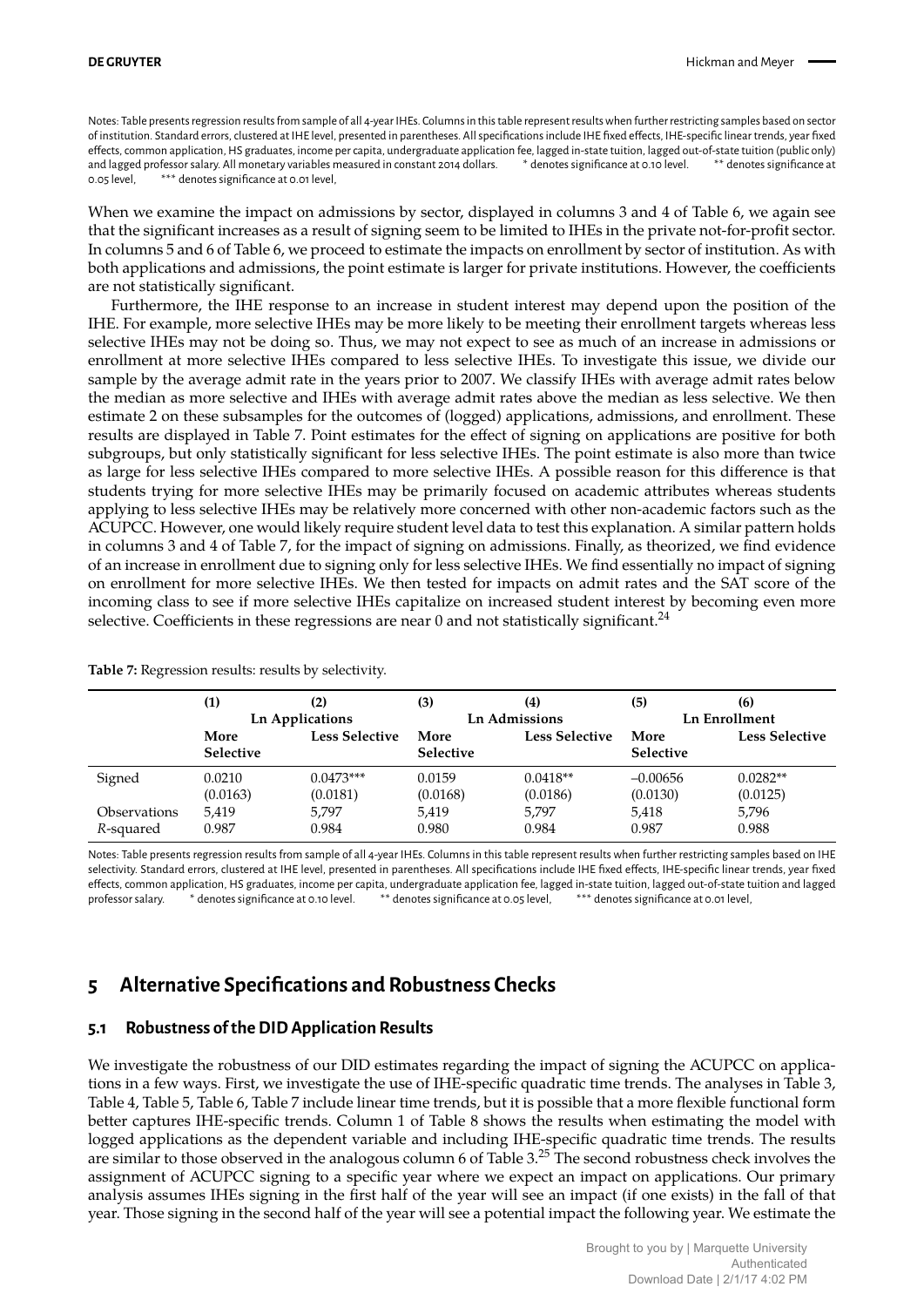models using logged applications as the dependent variable, and shift the cutoff to assignment one month in each direction.<sup>26</sup> Columns 2 and 3 of Table 8 display the results for this robustness check; the estimated effect does not seem sensitive to our choice of the month cutoff.

|                                | (1)<br>Quadratic<br>trends | (2)<br>May cutoff      | (3)<br>July cutoff     | (4)<br>Excluding<br>2007 | (5)<br>Additional<br><b>IHE</b><br>controls | (6)<br>Adding<br><b>SAT</b> | (7)<br>Timing of<br>effects              |
|--------------------------------|----------------------------|------------------------|------------------------|--------------------------|---------------------------------------------|-----------------------------|------------------------------------------|
| Signed<br>Immedi-<br>ately     | $0.0242**$<br>(0.0118)     | $0.0273**$<br>(0.0114) | $0.0282**$<br>(0.0120) | $0.0427***$<br>(0.0148)  | $0.0313***$<br>(0.0120)                     | $0.0242**$<br>(0.0121)      | $0.0285**$                               |
| after<br>1 year after          |                            |                        |                        |                          |                                             |                             | (0.0112)<br>0.0204<br>(0.0152)           |
| 2 years after<br>3 years after |                            |                        |                        |                          |                                             |                             | 0.0195<br>(0.0194)<br>0.0101<br>(0.0233) |
| $\geq$ 4 years<br>after        |                            |                        |                        |                          |                                             |                             | 0.000637<br>(0.0285)                     |
| Observa-<br>tions<br>R-squared | 11,216<br>0.991            | 11,216<br>0.987        | 11,216<br>0.987        | 10,235<br>0.987          | 10,430<br>0.988                             | 8,408<br>0.989              | 11,216<br>0.987                          |

**Table 8:** Regression results: robustness checks.

Notes: Table presents regression results from sample of all 4-year IHEs and models in which dependent variable is In of applications. Standard errors, clustered at IHE level, presented in parentheses. All specifications include IHE fixed effects, IHE-specific linear trends, year fixed effects, common application, HS graduates, income per capita, undergraduate application fee, lagged in-state tuition, lagged out-of-state tuition and lagged professor salary. \* denotes significance at 0.10 level. ∗∗ denotes significance at 0.05 level, ∗∗∗ denotes significance at 0.01 level,

#### **5.2 Alternative Explanations and Falsification Tests**

A leading concern for our identification is that the signing of the ACUPCC could have coincided with other changes at the IHE level. If any such changes led to an increase in student interest and applications, we could be misattributing this onto the ACUPCC signing. This will not cause problems for identification in the DID approach if any such changes are common between signatories and non-signatories. If however, any such changes are unique to signatories, it could be cause for concern. We can never completely rule out this possibility because there are many unobservable factors that could have changed only for signatories at the time of signing. However, we take several approaches to assuage this concern.

First, it is clear from Table 2 that the single largest effective signing year was 2007. Perhaps there was something special happening during this year, common to signatories, that also affected student interest. Therefore, we exclude all observations from 2007 and re-estimate 2. As seen in column 4 of Table 8, the estimated effect of signing on applications actually grows in magnitude and is significant at the 1% level.

Next, we expand our list of time-varying IHE controls beyond what is included in Table 3. We add the following one year lags of student demographics: percent female, percent Asian, percent Indian, percent Hispanic, percent Black, and percent non-resident alien. These demographics thus represent the average characteristics of the IHE student body at the time of application. We also add an indicator to characterize whether or not an IHE hired a new president effective for the current year. The rationale here is that a new president may change many unobservable things at an IHE while simultaneously signing the ACUPCC. As shown in column 5 of Table 8, these additional time-varying controls do not change the results. We then add in the average SAT score while retaining the controls from column 5 and report these results in column 6 of Table 8. Although the sample size is considerably smaller when including SAT, the coefficient on signing the ACUPCC remains of similar magnitude and significant at the 5% level.

Another issue is the timing of the effects. For instance, there could be an immediate jump in applications after signing that ultimately declines or there could be a delay in prospective students becoming aware of and responding to the signing. To investigate this issue, we return to 2 and replace the indicator, *Sit*, with a set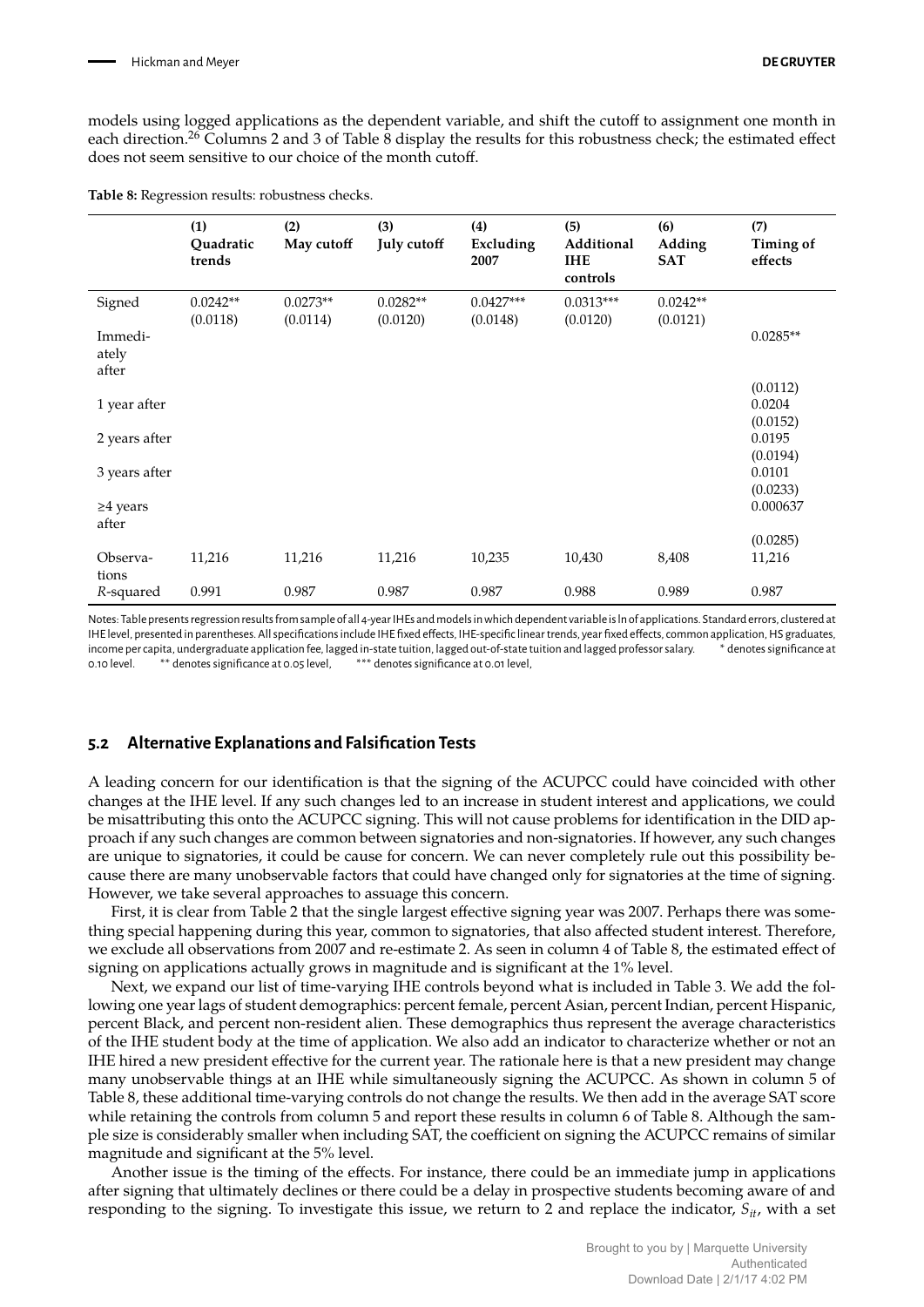of indicators representing the number of years that have passed since signing. We create indicators for the immediate effect, and for 1, 2, 3, and 4 or more years after the ACUPCC signing. The coefficients on these indicators are then interpreted as relative to the omitted category of the pre-signing years. Column 7 of Table 8 shows that the immediate effect is the largest and the only effect that is separately statistically significant at conventional levels.<sup>27</sup> Also, there appear to be smaller but still positive effects on applications 1 to 3 years after signing. However, it also seems that the effects dissipate and may eventually disappear after 4 years have passed. This motivates a falsification test regarding moving the timing of signing. We move the actual signing date 2 years into the future to create a falsified signing date. Given, the pattern in column 6 of Table 8, it would be problematic to still find significant impacts of signing with this falsified signing date. Note that, with the falsified signing date, the first 2 years of actual effects from signing would be treated as occurring during the pre-signing period. Column 1 of Table 9 shows that we find no effect on applications when using this 2 year delayed false signing date.<sup>28</sup>

| able 9: Regression results: falsification tests. |                                        |                                      |                            |                                |                                 |  |  |  |  |  |
|--------------------------------------------------|----------------------------------------|--------------------------------------|----------------------------|--------------------------------|---------------------------------|--|--|--|--|--|
|                                                  | (1)<br>Delay 2 years<br>(applications) | (2)<br>Instructional<br>expenditures | (3)<br>Academic<br>support | (4)<br><b>Student services</b> | (5)<br>Auxiliary<br>enterprises |  |  |  |  |  |
| Signed                                           | $-0.00966$<br>(0.0121)                 | $-0.00322$<br>(0.0198)               | $-0.0163$<br>(0.0217)      | $-0.00875$<br>(0.0213)         | 0.00199<br>(0.0226)             |  |  |  |  |  |
| <i><b>Observations</b></i>                       | 11,216                                 | 10,009                               | 9,980                      | 10,003                         | 9.949                           |  |  |  |  |  |

*R*-squared 0.987 0.995 0.990 0.983 0.984

**Table 9:** Regression results: falsification tests.

Notes: Table presents regression results from sample of all 4-year IHEs and models in which dependent variable is logged. Standard errors, clustered at IHE level, presented in parentheses. All specifications include IHE fixed effects, IHE-specific linear trends, year fixed effects, common application, HS graduates, income per capita, undergraduate application fee, lagged in-state tuition, lagged out-of-state tuition and lagged professor salary. <sup>∗</sup> denotes significance at 0.10 level. ∗∗ denotes significance at 0.05 level, ∗∗∗ denotes significance at 0.01 level,

Finally, we implement a series of falsification tests to look for changes in observable IHE characteristics that may coincide with signing the ACUPCC. As discussed, we cannot control for every possible confounding variable, but we can look at a series of key expenditure variables available in IPEDS data. This allows us to determine whether there seems to be a shift in IHE administration or policy of which signing the ACUPCC is just one part. We return to equation 2 and replace the outcome variable with expenditures, separately, for each of the following categories: instructional, academic support, student services, and auxiliary enterprises.<sup>29</sup> We choose these categories because these are the ones that are likely to influence student recruitment. If we find a significant coefficient for our ACUPCC signing variable, it might indicate that the signing was indeed coinciding with other factors driving our findings regarding applications, admissions, and enrollments. As evidenced by the results in columns 2 through 5 of Table 9, we do not find any significance that would justify this particular concern.

## **5.3 Interrupted Time Series**

As a final robustness check, we estimate an interrupted time series model, which allows the pre-signing and post-signing trends to differ.<sup>30</sup> Prior to presenting the regression results, we first provide some graphical evidence of a discontinuity in applications at the effective signing year. We do the following in Figure 1 to show the discontinuity for logged applications.<sup>31</sup>

- (1) Take the natural log of applications.
- (2) Demean logged applications for each IHE.
- (3) Plot average demeaned applications across sample IHEs versus  $\hat{T}_{it}$ .<sup>32</sup>
- (4) Draw a line of best fit for average demeaned applications on each side of the effective signing year.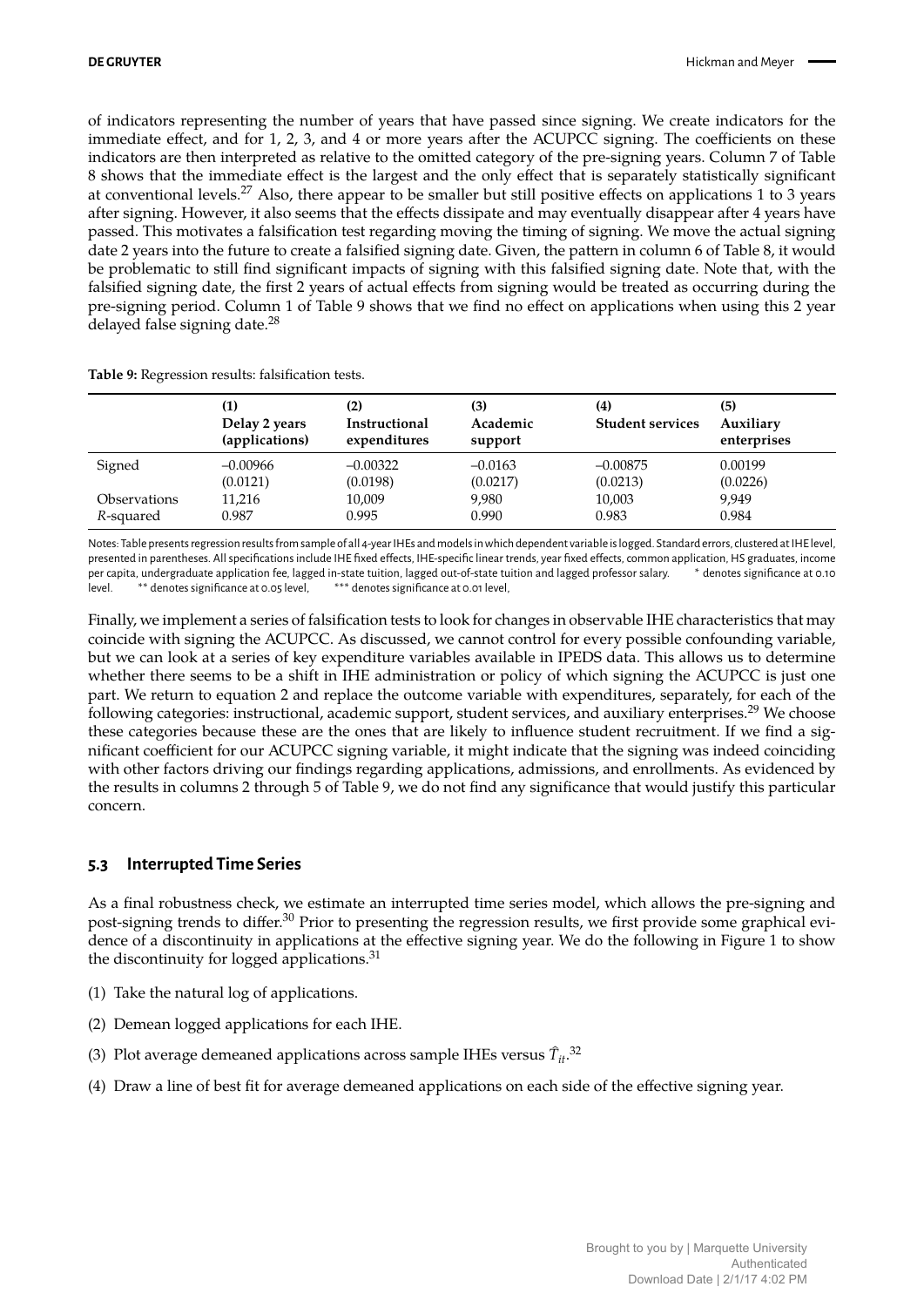



The difference in the intercepts of the lines of best fit at  $\hat{T}_{it} = 0$  gives us an idea of the magnitude of the discontinuity. This is  $0.0231 - (-0.0114) = 0.0345$ . Thus, on average, applications increase by about 3.5% at the effective signing year according to this graphical evidence. We also note that the trends of logged applications in both the pre-signing period and in the post-signing appear linear.

Table 10 presents the results of our interrupted time series analysis using both linear and quadratic controls. For both linear and quadratic specifications, the results indicate that signing has a positive and significant impact on applications.<sup>33</sup> As with the results in the previous section, we find that the signal of environmental commitment provided by the ACUPCC has a substantial impact on the number of potential students that decide to apply. $34$  We also look for discontinuities in other factors that could explain the change in applications simultaneously with the signing of the ACUPCC. Specifically, we estimate eq. 4 for the dependent variables of real application fee,<sup>35</sup> logged real application fee, logged real out-of-state tuition, and percentage of tenuretrack faculty<sup>36</sup> and find no evidence of discontinuities. As seen in Appendix Table 13, estimated coefficients are near 0, with relatively large standard errors. This provides further evidence to solidify our claim that changes in applications and other outcome variables are driven by potential students responding to the signing of the ACUPCC, rather than simultaneous changes in other factors.

|                            | $\left( 1\right)$       | (2)                   | (3)                    | (4)                | (5)                 | (6)                 |  |
|----------------------------|-------------------------|-----------------------|------------------------|--------------------|---------------------|---------------------|--|
|                            |                         | Applications          |                        | <b>Admissions</b>  |                     | Enrollment          |  |
|                            | Linear                  | Ouadratic             | Linear                 | Ouadratic          | Linear              | Ouadratic           |  |
| Signed                     | $0.0367***$<br>(0.0136) | $0.0311*$<br>(0.0174) | $0.0403**$<br>(0.0162) | 0.0145<br>(0.0247) | 0.00619<br>(0.0115) | 0.00839<br>(0.0227) |  |
| <i><b>Observations</b></i> | 2,727                   | 2,727                 | 2,727                  | 2,727              | 2,726               | 2,726               |  |
| R-squared                  | 0.487                   | 0.487                 | 0.346                  | 0.346              | 0.118               | 0.118               |  |
| Number of<br><b>IHEs</b>   | 319                     | 319                   | 319                    | 319                | 319                 | 319                 |  |

**Table 10:** Interrupted time series results: bandwidth of 4 years.

Notes: Table presents result from interrupted time series models. The bandwidth of 4 years in these models means we include IHEs signing in 2009 or earlier. Standard errors, clustered at IHE level, presented in parentheses. Dependent variables in each regression are in natural logarithmic form. Each regression includes year and IHE fixed effects. \* denotes significance at 0.10 level. \*\* denotes significance at 0.05 level, \*\*\* denotes significance at 0.01 level,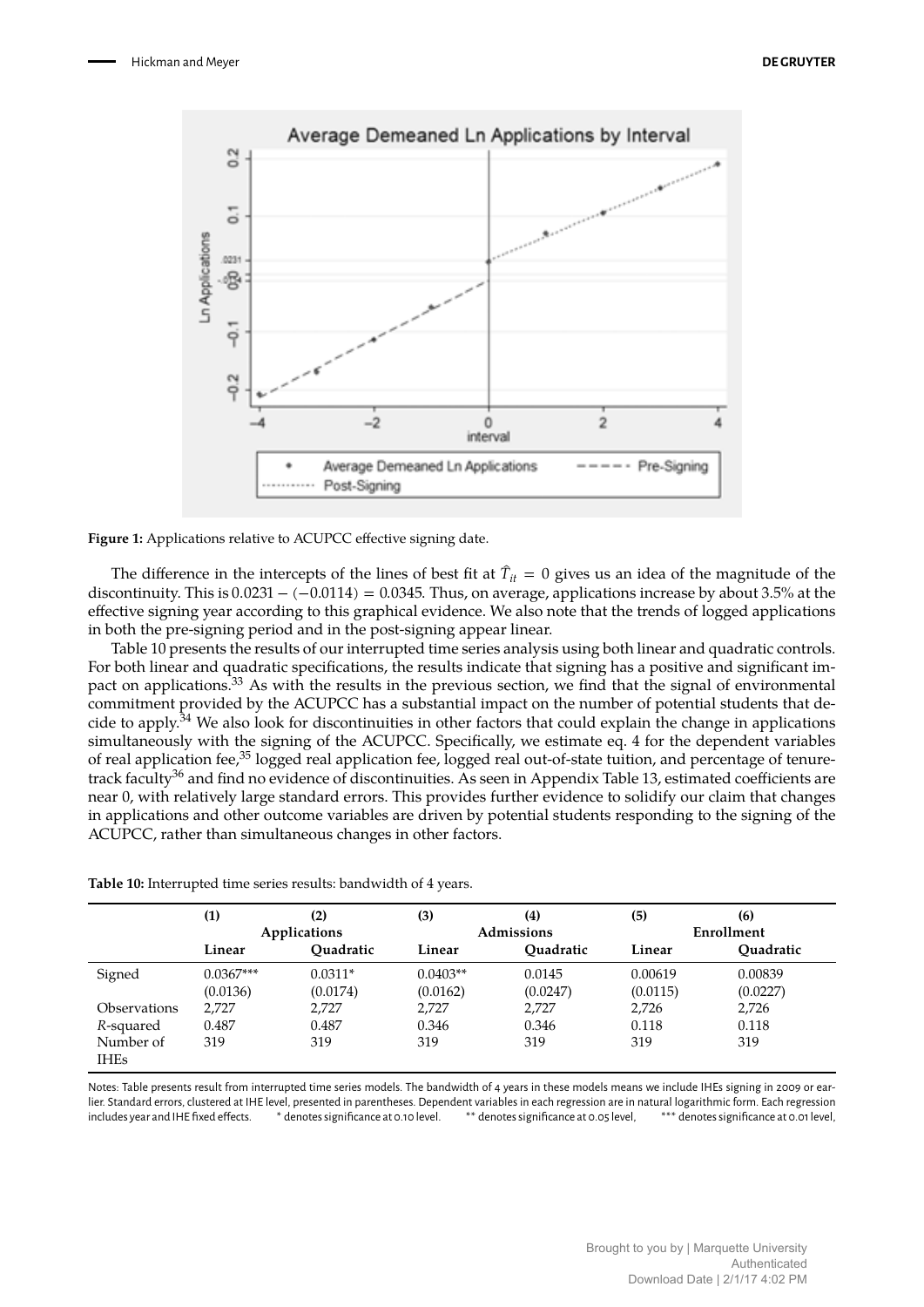# **6 Conclusion**

The eco-labeling of products is increasingly used as a way for firms to send a signal to consumers about the firm's level of commitment to the environment, and is a leading example of a VIBA. To this point, however, little empirical research has investigated how successful VIBAs have been in impacting consumer behavior. This is especially true when it comes to the case of the eco-labeling of services. In this study, we analyze the student response to the American College and University Presidents' Climate Commitment, an eco-label in higher education.

In this case, the primary response that we investigate is whether or not the decision to apply to a particular institution is influenced by the institution's signing of this agreement. Using both difference-in-difference and interrupted time-series strategies, we find consistent evidence of a significant positive response in the number of applications received after signing the agreement. We also find evidence that the IHEs respond to this increase in interest from students by significantly increasing the number of students they admit. However, we find weaker evidence regarding the impact of the eco-label on the ultimate decision of whether or not to enroll in a particular IHE. Higher education is an example of a costly service with many attributes; thus we may expect the IHE's green commitment to not be as influential in the enrollment decision. In contrast, the marginal cost of sending an application is rather low so students may be willing to act on environmental information. In relation to the theory of green clubs, evidence does firmly suggest that the club increases the visibility of member IHEs. However, it is less clear that this increased visibility translates into changes in individuals' costly decisions.

The strongest enrollment effects are concentrated in less selective IHEs. One explanation is that these same institutions may not have as firm of a capacity constraint compared to more selective IHEs – which likely receive plenty of applications to reach enrollment targets. Another possible explanation is that a green commitment may simply not be as important to students as other factors when choosing among more selective IHEs but an effective differentiator for less selective IHEs. Data at the prospective student level could help determine the ultimate reasons for the heterogeneous enrollment impacts.

There are two important dimensions to consider when assessing the potential of VIBAs to be effective environmental management programs. The first dimension, environmental effectiveness, has received somewhat more attention. There, results are mixed as to whether or not VIBAs generate significant public benefits. Regardless of the extent of public benefits, however, we would not expect specific VIBAs to survive if they do not generate sufficient private benefits to offset the private cost of their adoption. Our results show that VIBAs can be effective along this dimension in at least generating more attention for the service. However, the open question is under what circumstances this extra attention then translates into more lasting changes in consumer behavior.

### **Notes**

 $1$ We are aware of only one working paper in this area. Sipic (2010) finds a substantial price premium for the Blue Flag label for marinas and beaches within a hedonic framework. The author utilizes instrumental variables to address the endogeneity of certification in the cross-sectional analysis.

<sup>2</sup>As of October 2015, the ACUPCC has been renamed the "Carbon Commitment." Second Nature now also offers IHEs the ability to sign additional commitments to climate resilience. This change has no bearing on the study at hand because it occurred after our sample period.

 ${}^{3}$ For example, according to Princeton Review's 2014 "College Hopes and Worries Survey," 62% of college applicants say that having information about an IHE's commitment to environmental issues would impact their decision to apply to a school.

<sup>4</sup>An entire literature has been devoted to explaining why individuals voluntarily contribute to public goods.

<sup>5</sup>There are many papers in the finance literature that examine the effect of environmental performance (often referred to as Corporate Social Responsibility) on firm financials. The results there are mixed; for reviews of these studies see Graff Zivin and Small (2005), McWilliams and Siegel (2000), and Stefan and Paul (2008) .

<sup>6</sup>Alberini and Segerson (2002) provide an excellent analysis of the earlier theoretical and empirical literature related to VIBAs.

<sup>7</sup>We are grateful to Second Nature for providing us with the ACUPCC data in spreadsheet format.

<sup>8</sup>While all institutions participating in federal financial aid programs are required to complete IPEDS surveys, not all surveys are required from all types of institutions every year, and not all information on a given survey will be completed by each IHE in each year. As a result, the number of IHEs for which information is available depends on the variables used in our analysis, and the number of observations will vary with each model specification.

 $^{9}$ In any given survey year, some IHEs report information on applications in the current year, and some report for the previous year. In order to include the most recent information, we include data for the IHEs that have reported for the 2013–14 academic year, despite the fact that not all institutions have reported.

<sup>10</sup>We also gather SAT information where it is available. We sum the average of the 25<sup>th</sup> and 75<sup>th</sup> percentiles of math and verbal scores for incoming first-year students. These scores are missing for over 25% of our observations but we include it as a robustness check in Section 5.

<sup>11</sup>We obtain this information directly from the Common Application (www.commonapp.org).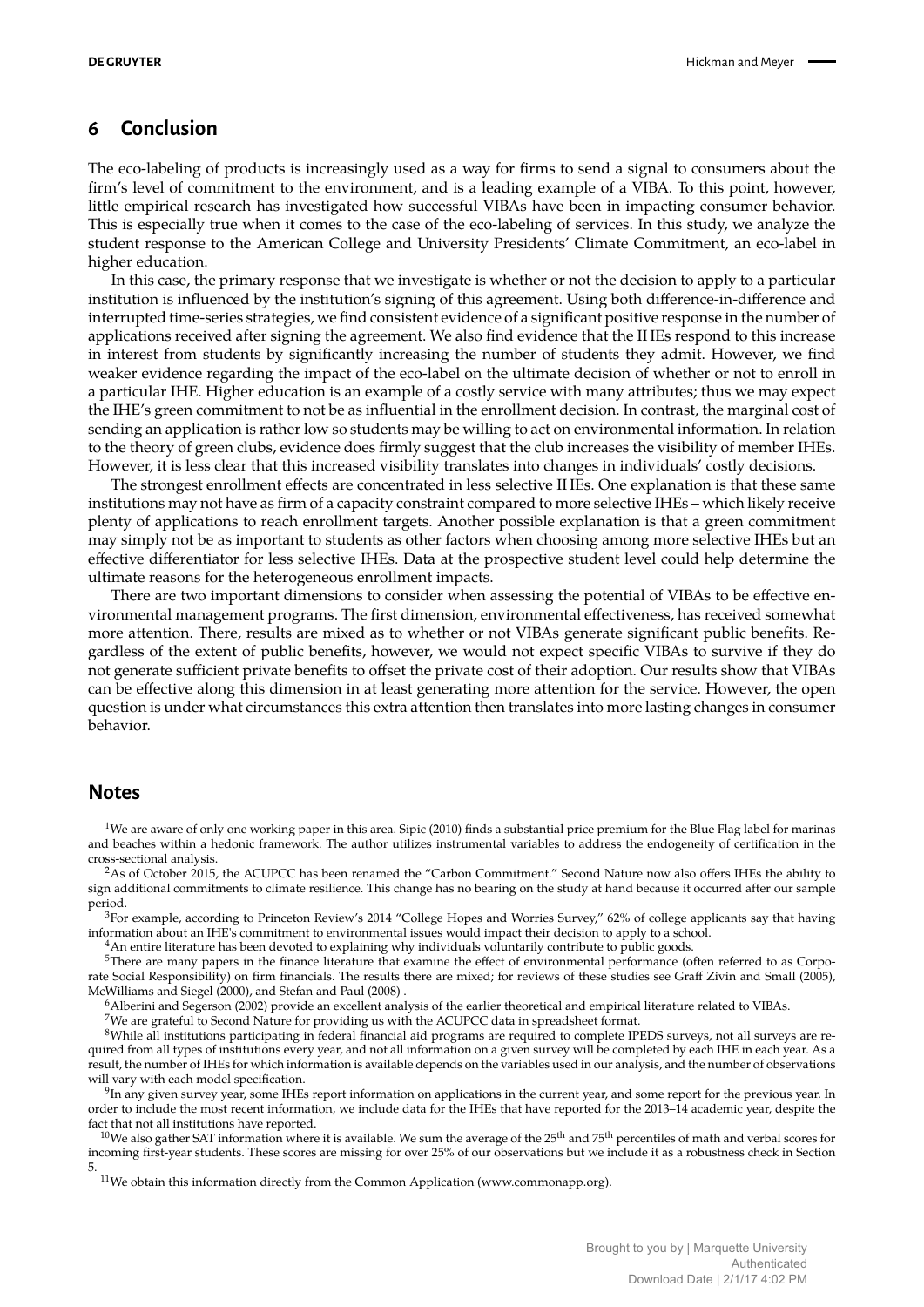<sup>12</sup>As examples, we found articles in local media (http://www.startribune.com/several-colleges-push-for-eco-friendlycampuses/124808624/), on IHE websites (http://www.pugetsound.edu/news-and-events/campus-news/details/245/), and in more general environmental news sources (http://www.environmentalleader.com/2013/04/08/colby-college-achieves-carbon-neutrality/) <sup>13</sup>This corresponds to the 2000 Carnegie Classifications of 15-32, sectors 1-2.

<sup>14</sup>We conduct some robustness tests on this assumption in Section 5.

<sup>15</sup>Leaving out observations prior to 2006 does not substantially change results. Point estimates and *p*-values change only slightly and are available upon request.

<sup>16</sup>The complete guide we used to construct our sample can be found online at http://www.princetonreview.com/collegerankings/green-guide?rankings=green-colleges. This guide lists 353 IHEs the Princeton Review determined to be "…those with the highest Green Ratings, featuring green initiatives that enhance students' academic experience and quality of life in ways that truly merit recognition." Green Rating scores are determined based on surveys regarding institutional policies. The guide presents these IHEs in alphabetical order without numerical ranking (or specific Green Rating), though those in the top 50 of Green Rating scores are highlighted.

 $17$ Note that the variation in timing of signing is important here because, if all signatories had signed at the same time, any effects on the outcome variables would be subsumed into the year fixed-effects.

 $18$ For the "signatories only" sample, we test for differences between those that signed in 2007 and those that signed later. A little under half of those that sign do so in 2007.

<sup>19</sup>In addition to reducing sample size, the primary reason for not including these variables in all specifications is that there is also a potential endogeneity issue. For example, it is possible that cost of attendance is decided, in part, based on the number of applicants a school expects to receive. Because of this, we present results with and without these controls, and lag the total cost of attendance and average professor salary variables by one year. We also estimated the simple specification using the restricted sample size that results from including the control variables. The significance and magnitude did not change in any meaningful way when the sample size is restricted. The results of these specifications (as well as the analogous results for admissions and enrollment) are available upon request.

 $^{20}$ To give a sense of the magnitude of the results, we present the results of our main specifications using the level of applications, admissions, and enrollment (rather than the logged values) in Appendix Table 12. The results are less statistically significant when estimating in levels, with the coefficient on signing not significantly impacting admissions at conventional levels. The signing of ACUPCC is estimated to increase the number of applications, all else equal, by around 187.

 $21$ The results of these analyses are available upon request.

 $22$ The results do not vary substantially in either magnitude or significance of the estimated coefficients when examining the simple specification without controls for each of the models, or when limiting the sample to green guide or signatory comparison groups. Full results are available upon request.

 $^{23}$ One piece of evidence that supports this theory can be found by comparing the coefficients on the state-level control variables. Applications to public IHEs are significantly positively influenced by income and the number of high school graduates in the state, whereas applications to private institutions have no statistical relationship with these state-level controls.

<sup>24</sup>These results are available upon request.

<sup>25</sup>We also estimate the quadratic trends models with admissions and enrollment as the dependent variables, and obtain results qualitatively similar to those in Table 4 and Table 5, respectively.

<sup>26</sup>To clarify, the standard cutoff we use to assign signing to year of impact on applications is the end of June. In this specification we change the cutoff to the end of May and the end of July in separate models.

 $27$ We also estimated the same model adding an interaction between indicators for signing during the fall application season (Aug.-Dec.) and being in the year immediately following signing. The point estimate on the coefficient of the interaction term is –0.00897 with a *p*-value of 0.608 so we do not find any evidence that the season of signing matters.

<sup>28</sup>We also do the same estimation when moving the signing date 1 year into the future. The estimated coefficient on "signed" is 0.00354 and insignificant with a standard error of 0.0119.

 $29$ The IPEDS website lists the description of this category as operating expenditures related to operations in the IHE that are generally self-supporting, such as residence halls and student health services.

<sup>30</sup>We provide the details of this empirical model in the appendix.

 $31$ We also created analogous figures for the outcomes of admissions and enrollment but omit them here. The admissions graph shows a similar discontinuity whereas the enrollment graph shows a change in slope but no visible discontinuity at the signing date. These figures are available upon request.

 $32$ Note that this is equivalent to plotting the average residuals from the regression of the logged outcome on a set of IHE fixed-effects.

33We also estimated with a bandwidth of 3 years, instead of 4. As an additional robustness check, we limited our sample to those IHEs that created a balanced panel using a bandwidth of 4 years. The significance levels and general conclusions are similar to those found in Table 10. These tables are available upon request.

 $34$ For the admissions variable, we find a significant positive impact of signing using linear controls, but no significant impact when including quadratic controls. We find no evidence of a significant impact on enrollment in either specification.

<sup>35</sup>We include the level of real application fee in addition to logged real application fee because there are some IHEs with \$0 application fees. These schools are dropped in the logged analysis.

 $36$ Many IHE observable characteristics relating to the student profile such as average SAT score are likely impacted by the pool of applicants received by the IHE and hence impacted by the signing of the ACUPCC. Thus, we choose IHE characteristics relating to the faculty as a plausibly exogenous factors that should not display discontinuities.

## **References**

Alberini, A., and K. Segerson. 2002. "Assessing Voluntary Programs to Improve Environmental Quality." *Environmental and Resource Economics* 22 (1–2): 157–184.

Alter, M., and R. Reback. 2014. "True for Your School? How Changing Reputations Alter Demand for Selective US Colleges." *Educational Evaluation and Policy Analysis* 36 (3): 346–370.

ACUPCC Mission and History. *Second Nature, [Online]* 2014 http://www.presidentsclimatecommitment.org/about/mission-history.

Angrist, J. D., and A. B. Krueger. 1999. "Empirical Strategies in Labor Economics." *Handbook of Labor Economics* 3 : 1277–1366.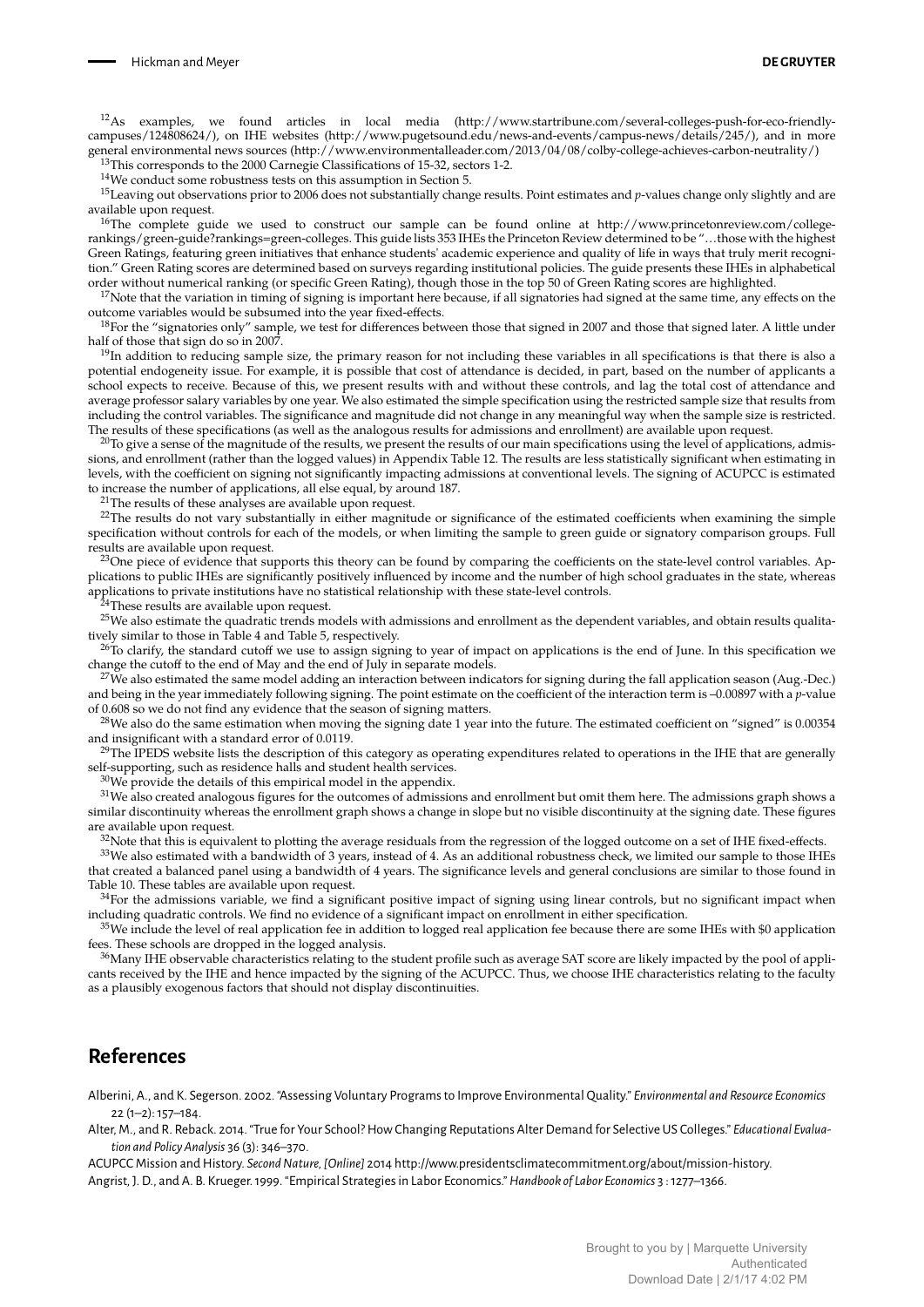- Arora, S., and T. N. Cason. 1996. "Why Do Firms Volunteer to Exceed Environmental Regulations? Understanding Participation in EPA's 33/50 Program."*Land Economics* 72 (4): 413–432.
- Arora, S., and T. N. Cason. 1995. "An Experiment in Voluntary Environmental Regulation: Participation in EPA′s 33/50 Program." *Journal of Environmental Economics and Management* 28 (3): 271–286.
- Arora, S., and S. Gangopadhyay. 1995. "Toward a Theoretical Model of Voluntary Overcompliance." *Journal of Economic Behavior & Organization* 28 (3): 289–309.
- Bagnoli, M.,, and S. G. Watts. 2003. "Selling to Socially Responsible Consumers: Competition and The Private Provision of Public Goods." *Journal of Economics & Management Strategy* 12 (3): 419–445.
- Baron, D. P 2007. "Corporate Social Responsibility and Social Entrepreneurship." *Journal of Economics & Management Strategy* 16 (3): 683–717.
- Besley, T., and M. Ghatak. 2007. "Retailing Public Goods: The Economics of Corporate Social Responsibility." *Journal of Public Economics* 91 (9): 1645–1663.
- Bjorner, T. B., L. G. Hansen,, and C. S. Russell. 2004. "Environmental Labeling and Consumers' Choice–An Empirical Analysis of the Effect of the Nordic Swan." *Journal of Environmental Economics and Management* 47 (3): 411–434.
- Brounen, D., and N. Kok. 2011. "On the Economics of Energy Labels in the Housing Market." *Journal of Environmental Economics and Management*  $62 (2): 166 - 179$
- College Hopes and Worries Results. *The Princeton Review, [Online]* 2014 http://www.princetonreview.com/college-hopes-worries.aspx.
- Curs, B., and L. D. Singell. 2002. "An Analysis of the Application and Enrollment Processes for In-state and Out-of-state Students at a Large Public University." *Economics of Education Review* 21 (2): 111–124.
- Deng, Y., Z. Li, and J. M. Quigley. 2012. "Economic Returns to Energy-Efficient Investments in the Housing Market: Evidence from Singapore." *Regional Science and Urban Economics* 42 (3): 506–515.
- DesJardins, S. L., D. A. Ahlburg, and B. P. McCall. 2006. "An Integrated Model of Application, Admission, Enrollment, and Financial Aid." *Journal of Higher Education* 77 (3): 381–429.
- Dynarski, S. M 2003. "Does Aid Matter? Measuring the Effect of Student Aid on College Attendance and Completion." American Economic Re*view* 93 (1): 279–288.
- Eichholtz, P., N. Kok, and J. M. Quigley. 2013. "The Economics of Green Building." *Review of Economics and Statistics* 95 (1): 50–63.
- Eichholtz, P., N. Kok, and J. M. Quigley. 2010. "Doing Well by Doing Good? Green Office Buildings." The American Economic Review 100 (5): 2492–2509.
- Fuerst, F., and P. McAllister. 2011a. "Eco-Labeling in Commercial Office Markets: Do LEED and Energy Star Offices Obtain Multiple Premiums?" *Ecological Economics* 70 (6): 1220–1230.
- Fuerst, F., and P. McAllister. 2011b. "Green Noise or Green Value? Measuring the Effects of Environmental Certification on Office Values." Real *Estate Economics* 39 (1): 45–69.
- Gamper-Rabindran, S. 2006. "Did the EPA's Voluntary Industrial Toxics Program Reduce Emissions? A GIS Analysis of Distributional Impacts and By-Media Analysis of Substitution." *Journal of Environmental Economics and Management* 52 (1): 391–410.
- Gra昀f Zivin, J., and A. Small. 2005. "A Modigliani-Miller Theory of Altruistic Corporate Social Responsibility." *B.E.Journal of Economic Analysis and Policy: Topics in Economic Analysis and Policy* 5 (1): 1–19.
- Heller, D. E 1999. "The Effects of Tuition and State Financial Aid on Public College Enrollment." The Review of Higher Education 23 (1): 65–89. Imbens, G. W., and J. M. Wooldridge. 2009. "Recent Developments in the Econometrics of Program Evaluation." *Journal of Economic Literature*
- 47 (1): 5–86. Jacob, B., B. McCall, and K. M. Stange. (2013).*NBER Working Paper No. w18745* College as Country Club: Do Colleges Cater to Students' Preferences for ConsumptionNational Bureau of Economic Research.
- Kennedy, P. W., B. Laplante, and J. Maxwell. 1994. "Pollution Policy: The Role for Publicly Provided Information." *Journal of Environmental Economics and Management* 26 (1): 31–43.
- Khanna, M., and L. A. Damon. 1999. "EPA's Voluntary 33/50 Program: Impact on Toxic Releases and Economic Performance of Firms." *Journal of Environmental Economics and Management* 37 (1): 1–25.
- King, A. A., and M. J. Lenox. 2000. "Industry Self-Regulation without Sanctions: The Chemical Industry's Responsible Care Program." *Academy of ManagementJournal* 43 (4): 698–716.
- Kotchen, M. J 2013. "Voluntary- and Information-Based Approaches to Environmental Management: A Public Economics Perspective." *Review of Environmental Economics and Policy* 7 (2): 276–295.
- Liu, A. Y. H., R. G. Ehrenberg, and J. Mrdjenovic. (2007). NBER Working Paper No. 13175 Diffusion of Common Application Membership and Admissions Outcomes at American Colleges and UniversitiesNational Bureau of Economic Research.
- Loureiro, M. L., and J. Lotade. 2005. "Do Fair Trade and Eco-Labels in Coffee Wake up the Consumer Conscience?" *Ecological Economics* 53 (1): 129–138.
- Loureiro, M. L., J. J. McCluskey, and R. C. Mittelhammer. 2001. "Assessing Consumer Preferences for Organic, Eco-labeled, and Regular Apples." *Journal of Agricultural and Resource Economics* 26 (2): 404–416.
- Luca, M., and J. Smith. 2013. "Salience in Quality Disclosure: Evidence from the US News College Rankings." *Journal of Economics & Management Strategy* 22 (1): 58–77.
- Lyon, T. P., and J. W. Maxwell. 2002. *"Voluntary" Approaches to Environmental Regulation*. Aldershot and Burlington, VT: Ashgate.
- Lyon, T. P., and J. W. Maxwell. 2003. "Self-Regulation, Taxation and Public Voluntary Environmental Agreements." *Journal of Public Economics* 87 (7-8): 1453–1486.
- Maxwell, J. W., T. P. Lyon, and S. C. Hackett. 2000. "Self-Regulation and Social Welfare: The Political Economy of Corporate Environmentalism." *Journal of Law and Economics* 43 (2): 583–617.
- McWilliams, A., and D. Siegel. 2000. "Corporate Social Responsibility and Financial Performance: Correlation or Misspecification?" *Strategic ManagementJournal* 21 (5): 603–609.
- Morgenstern, R. D., and W. A. Pizer. 2007. *Introduction: The Challenge of Evaluating Voluntary Programs*. Washington, DC: Resources for the Future.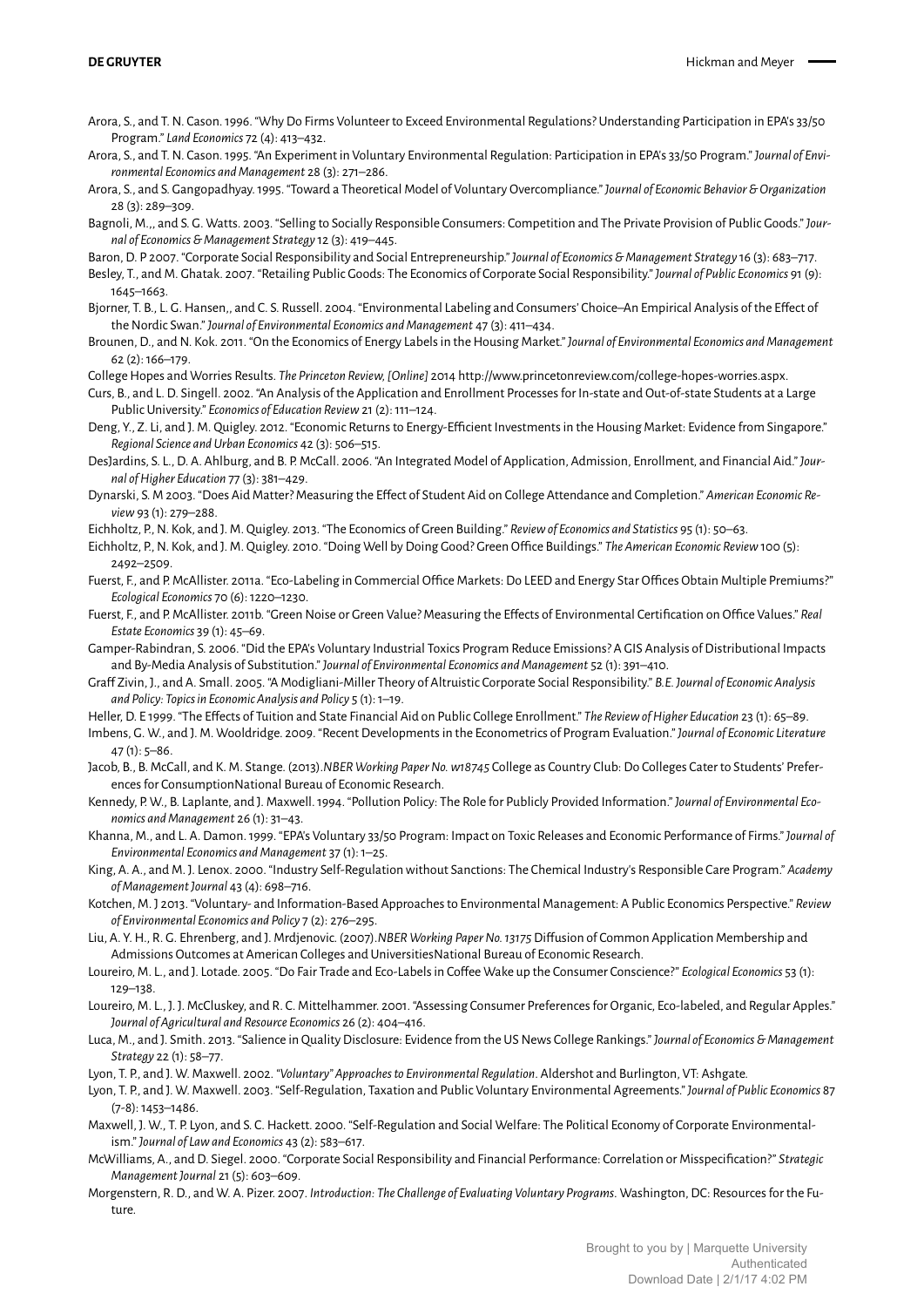- Morgenstern, R. D., W. A. Pizer, and J. Shih. 2007. *Evaluating Voluntary U.S. Climate Programs: The Case of Climate Wise*. Washington, DC: Resources for the Future.
- Neill, C. 2009. "Tuition Fees and the Demand for University Places." *Economics of Education Review* 28 (5): 561–570.
- Nimon, W., and J. Beghin. 1999. "Are Eco-Labels Valuable? Evidence from the Apparel Industry." *AmericanJournal of Agricultural Economics* 81 (4): 801–811.
- Petrakis, E., E. S. Sartzetakis, and A. Xepapadeas. 2005. "Environmental Information Provision as a Public Policy Instrument." *B.E.Journal of Economic Analysis and Policy: Contributions to Economic Analysis and Policy* 4 (1): 1–31.

Podhorsky, A. (2008).*Working Papers*York University, Department of Economics *A Survey of Environmental Labeling*.

- Pope, D. G., and J. C. Pope. 2009. "The Impact of College Sports Success on the Quantity and Quality of Student Applications." *Southern EconomicJournal* 75 (3): 750–780.
- Potoski, M., and A. Prakash. 2005. "Green Clubs and Voluntary Governance: ISO 14001 and Firms' Regulatory Compliance." *AmericanJournal of Political Science* 49 (2): 235–248.
- Potoski, M., and A. Prakash. 2009. *Voluntary Programs: A Club Theory Perspective*. Cambridge, MA: MIT Press.
- Sam, A., M. Khanna, and R. Innes. 2009. "Voluntary Pollution Reduction Programs, Environmental Management, and Environmental Performance: An Empirical Study."*Land Economics* 85 (4): 692–711.
- Sartzetakis, E., A. Xepapadeas, and E. Petrakis. 2012. "The Role of Information Provision as a Policy Instrument to Supplement Environmental Taxes." *Environmental and Resource Economics* 52 (3): 347–368.
- Segerson, K 2013. "Voluntary Approaches to Environmental Protection and Resource Management." *Annual Review of Resource Economics* 5 (1): 161–180.
- Segerson, K., and T. J. Miceli. 1998. "Voluntary Environmental Agreements: Good or Bad News for Environmental Protection?" *Journal of Environmental Economics and Management* 36 (2): 109–130.
- Sipic, T. (2010).Working Paper edn *Eco-Labeling of Services: The Blue Flag*.
- Smith, J., M. Hurwitz, and J. Howell. 2015. "Screening Mechanisms and Student Responses in the College Market." *Economics of Education Review* 44 (1): 17–28.
- Soo, K. T., and C. Elliott. 2010. "Does Price Matter? Overseas Students in UK Higher Education." *Economics of Education Review* 29 (4): 553–565.
- Stefan, A., and L. Paul. 2008. "Does It Pay to Be Green? A Systematic Overview." *The Academy of Management Perspectives* 22 (4): 45–62.
- Teisl, M. F., B. Roe, and R. L. Hicks. 2002. "Can Eco-Labels Tune a Market? Evidence from Dolphin-Safe Labeling." *Journal of Environmental Economics and Management* 43 (3): 339–359.
- US Department of Education. Institute of Education Sciences, National Center for Education Statistics. *Integrated Postsecondary Education Data Systems, [Online]* 2015 http://nces.ed. gov/ipeds/.
- van't Veld, K., and M. J. Kotchen. 2011. "Green Clubs." *Journal of Environmental Economics and Management* 62 (3): 309–322.
- Vidovic, M., and N. Khanna. 2007. "Can Voluntary Pollution Prevention Programs Fulfill Their Promises? Further Evidence from the EPA's 33/50 Program." *Journal of Environmental Economics and Management* 53 (2): 180–195.
- Welch, E. W., A. Mazur, and S. Bretschneider. 2000. "Voluntary behavior by electric utilities: Levels of adoption and contribution of the climate challenge program to the reduction of carbon dioxide." *J. Pol. Anal. Manage*19 : 407–425.
- Wooldridge, J. M. 2005. "Fixed-Effects and Related Estimators for Correlated Random-Coefficient and Treatment-Effect Panel Data Models." *The Review of Economics and Statistics* 87 (2): 385–390.

## **Appendix: Interrupted Times Series Details**

For each signatory IHE, *i*, define the ACUPCC effective signing year $^{37}$  as  $k_i$ . Normalize by the effective signing year so that

$$
\hat{T}_{it} = T_{it} - k_i \tag{3}
$$

represents the year relative to the effective signing year. We specify a bandwidth, *b*, and include all IHEs in the sample that are observed for *b* years prior to and post signing. Then, for  $|\hat{T}_{it}| \leq b$ , the baseline<sup>38</sup> econometric model is

$$
Y_{it} = \alpha + \gamma_i + \tau \times I(\hat{T}_{it} > k_i) + \beta_1 \times \hat{T}_{it} + \beta_2 \times \hat{T}_{it} \times I(\hat{T}_{it} > k_i) + \varphi_t + \varepsilon_{it},\tag{4}
$$

where *γ<sup>i</sup>* are IHE fixed-effects, *I(.)* represents the indicator function, and *φ<sup>t</sup>* are year fixed-effects (to account for common changes in the dependent variable over calendar years). For the baseline results, we set *b*=4; therefore, we include all IHEs with an effective signing year of 2009 or earlier so that each IHE has an equal number of observations prior to and post signing. Thus,  $\tau$  is the effect of signing on the outcome variable,  $\beta_1$  is the pre-signing slope, and  $\beta_2$  is the change in the slope in the post-signing period relative to the pre-signing period.

## **Appendix Tables**

**Table 11:** Summary statistics of DID sampling groups.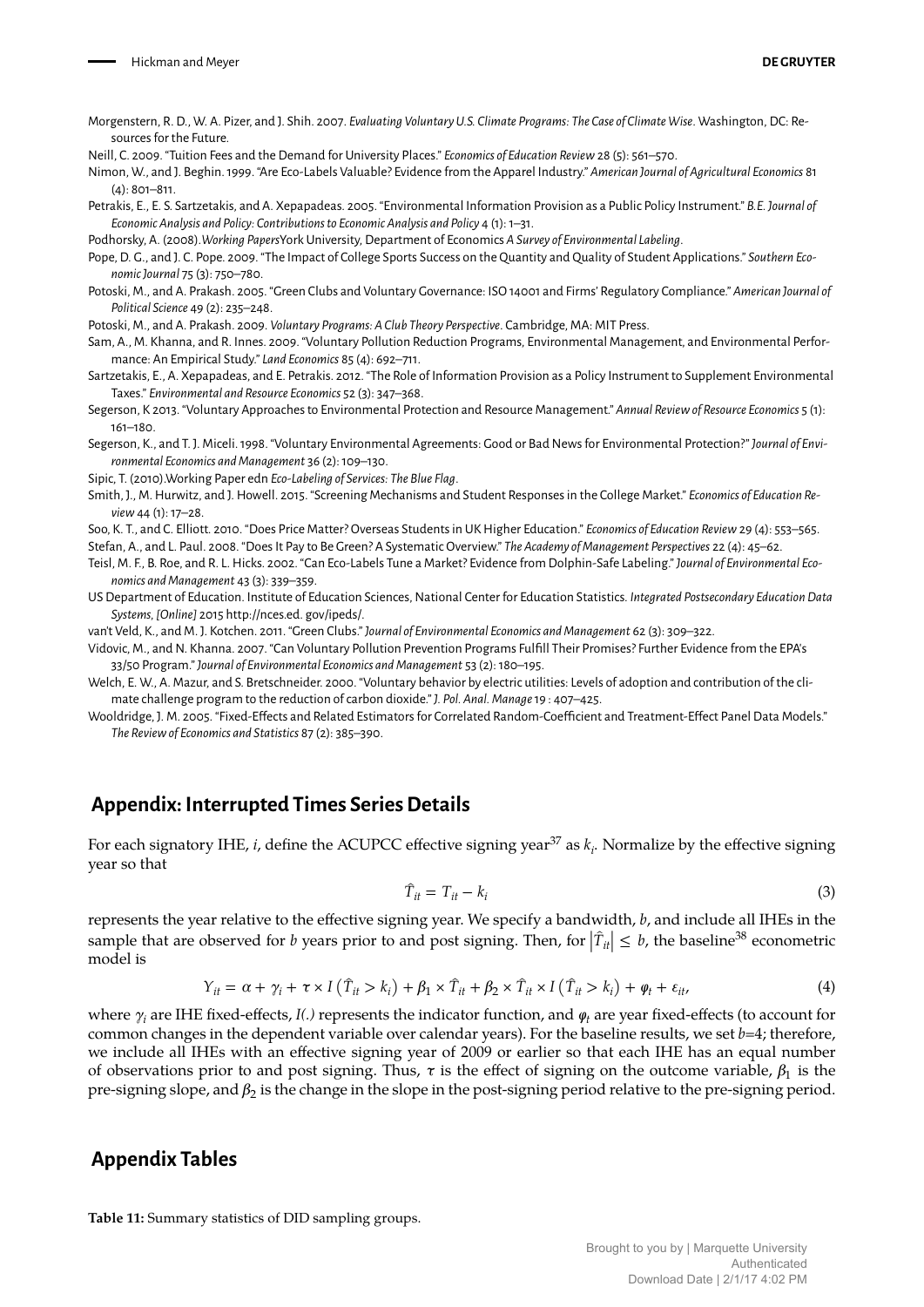|                                             |                 |               | <b>Green Guide</b> |             | <b>Signatories</b> |             | All 4-year IHEs  |
|---------------------------------------------|-----------------|---------------|--------------------|-------------|--------------------|-------------|------------------|
|                                             | <b>All IHEs</b> | <b>Signed</b> | <b>Not</b>         | 2007        | 2008-2013          | Signed      | <b>Not</b>       |
| Applica-<br>tions                           | 4,925.4         | 8,521.5       | 10,354.5*          | 7,652.2     | $6,172.6*$         | 6,857.8     | 3,931.0***       |
| <b>Admissions</b>                           | 2,986.3         | 5,145.2       | 5,408.5            | 4,598.1     | 3,747.0*           | 4,141.1     | 2,392.0***       |
| Enrolled                                    | 1,072.1         | 1,728.3       | 2,007.3            | 1,537.2     | 1,300.0            | 1,409.8     | 898.2***         |
| Common<br>application                       | 0.219           | 0.385         | 0.362              | 0.36        | 0.34               | 0.35        | $0.15***$        |
| In-state<br>tuition                         | 16.99           | 17.4          | $20.5*$            | 16.2        | 17.4               | 16.9        | 17.0             |
| Out-of-state<br>tuition                     | 20.7            | 23.7          | 25.4               | 22.7        | 22.0               | 22.3        | 19.9***          |
| <b>HS</b><br>graduates<br>(1,000s)          | 106.8           | 113.3         | 133.7*             | 113.8       | 101.9              | 107.4       | 106.4            |
| Income per<br>capita<br>(1,000s)            | 43.4            | 44.9          | 45.0               | 45.1        | 44.8               | 44.9        | 42.7***          |
| Undergrad-<br>uate<br>application<br>Fee    | 53.3            | 64.3          | 67.9               | 61.7        | 58.7               | 60.1        | 49.6***          |
| Average<br>professor<br>salary<br>(1,000's) | 94.39           | 109.6         | 118.9***           | 104.2       | 101.8              | 102.9       | 89.9***          |
| Private<br>Number of<br><b>IHEs</b>         | 0.61<br>1036    | 0.48<br>208   | 0.54<br>105        | 0.47<br>163 | 0.53<br>189        | 0.50<br>352 | $0.66***$<br>684 |

Notes: Statistics come from the 2005–2006 academic year, before the impact of ACUPCC signing takes place. Tuition, income, application fee and professor salary variables measured in constant 2014 dollars. The number of observations is slightly lower for the tuition, application fee, and professor salary variables.<br>\* indicates means different at 10% level, \*\* indicates mean \* indicates means different at 10% level, indicates means di昀ferent at 10% level, ∗∗ indicates means di昀ferent at 5% level, ∗∗∗ indicates means di昀ferent at 1% level.

#### **Table 12:** Regression results: levels.

|                              | $\left( 1\right)$  | (2)                   | (3)              | (4)               | (5)                 | (6)              |  |
|------------------------------|--------------------|-----------------------|------------------|-------------------|---------------------|------------------|--|
|                              | Applications       |                       |                  | <b>Admissions</b> |                     | Enrollment       |  |
| Signed                       | 183.68*<br>(96.10) | $186.51*$<br>(101.52) | 87.63<br>(55.21) | 76.83<br>(52.50)  | $19.50*$<br>(11.82) | 13.66<br>(12.13) |  |
| <b>IHE-level</b><br>controls | No                 | Yes                   | No               | Yes               | No                  | Yes              |  |
| Observations<br>R-squared    | 12,353<br>0.988    | 11,216<br>0.987       | 12,353<br>0.984  | 11,216<br>0.987   | 12,350<br>0.989     | 11,214<br>0.990  |  |

Notes: Table presents regression results from sample of all 4-year IHEs. Standard errors, clustered at IHE level, presented in parentheses. All specifications include IHE fixed effects, IHE-specific linear trends, and year fixed effects. IHE-level controls are common application, HS graduates, income per capita, undergraduate application fee, lagged in-state tuition, lagged out-of-state tuition and lagged professor salary. All monetary variables measured in constant 2014 dollars. <sup>∗</sup> denotes significance at 0.10 level. ∗∗ denotes significance at 0.05 level, ∗∗∗ denotes significance at 0.01 level,

**Table 13:** Interrupted time series falsification tests.

|                             | $\left( 1\right)$ | (2)                | (3)        | (3)              |
|-----------------------------|-------------------|--------------------|------------|------------------|
|                             | Application fee   | Ln application fee | Ln tuition | $%$ tenure track |
| Signed                      | 0.475             | $-0.00540$         | $-0.00527$ | $-0.000495$      |
|                             | (0.837)           | (0.0105)           | (0.0122)   | (0.00700)        |
| <b>Observations</b>         | 2,698             | 2,582              | 2,697      | 2,638            |
|                             | 0.348             | 0.392              | 0.21       | 0.035            |
| R-squared<br>Number of IHEs | 319               | 313                | 319        | 309              |